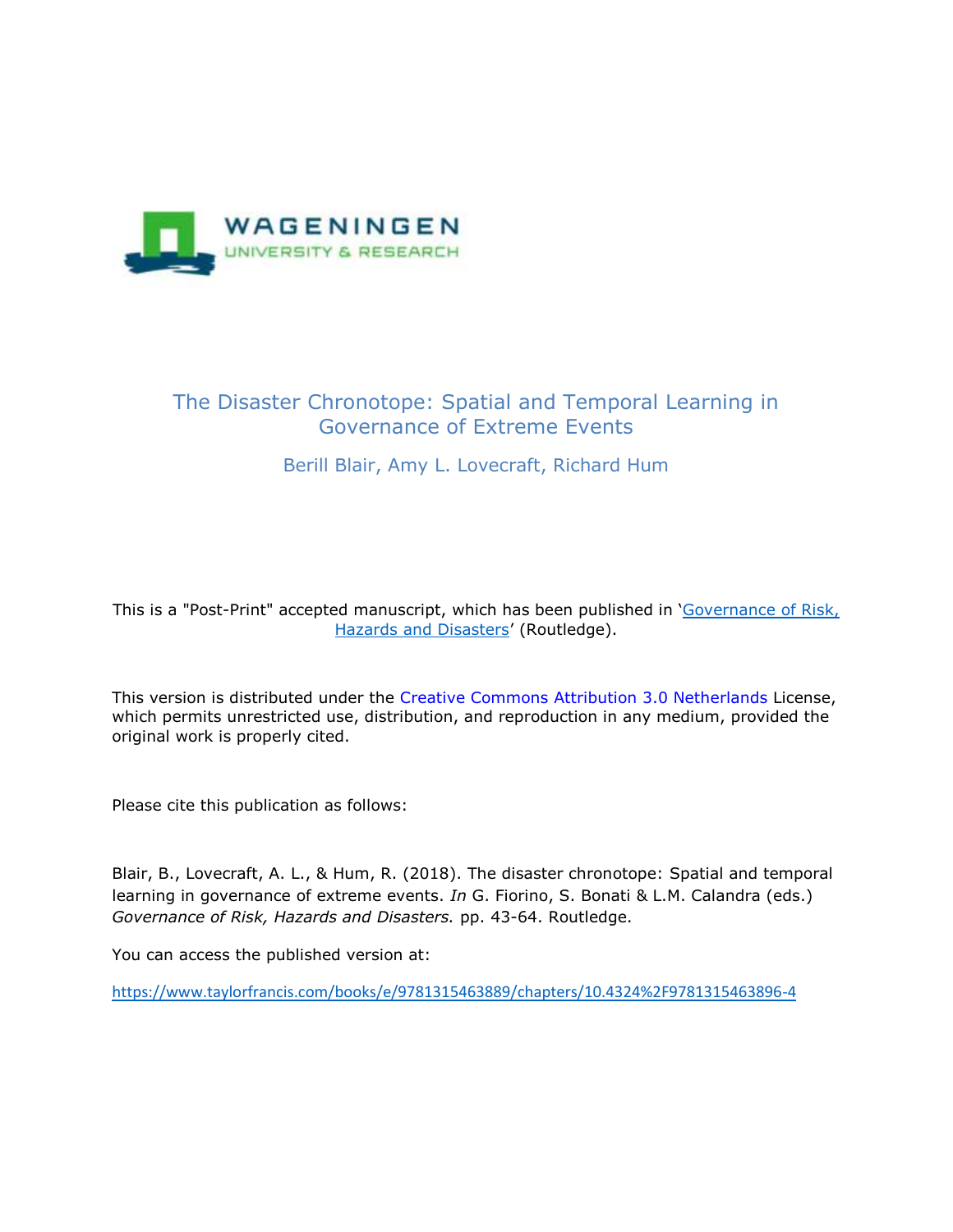# **The Disaster Chronotope: Spatial and Temporal Learning in Governance of Extreme Events**

*Berill Blair, Amy Lauren Lovecraft, and Richard Hum*

How does the type of disaster affect the learning among key stakeholder groups? This chapter provides a framework of disaster governance through examination of local and global response strategies based on the spatial and temporal attributes (or chronotope) of disaster events and related discourse. A series of case studies builds on the concept of "panarchy" in resilience and adaptation sciences to reveal the interaction between disasters and the capacity of various stakeholder groups to adjust the rules and assumptions that underlie disaster governance. With particular focus on patterns of learning, we map our findings in a matrix to reveal disasters as complex social-ecological processes at three levels: (1) the small fast-moving local system, (2) the nation-state as the intermediate level in speed and size, and (3) the global community of nation-states as the largest, slowest moving social system.

# **1.INTRODUCTION**

# **1.1 Learning and disaster governance in a panarchy**

Research demonstrates that the outcomes of disasters, as well as what qualifies as disaster, are, in part, socially constructed (Wisner et al. 2012; Marino 2012). We argue that any social system's drivers of change that impact both human and ecological systems' structures and functions merit a closer look. While disasters can be induced by natural phenomena or human negligence, the extent to which human populations are affected depends on a mixture of underlying vulnerabilities and resilience. In other words, disaster governance is a social activity, a process that can learn and adapt to mitigate disasters and improve governance. To this end, our work approaches disaster governance as a management process via decentralized, diverse and multi-scalar involvement of entities in a globalized world where disasters and societal responses blur borders (Tierney 2012). Still, governance outcomes are affected by a multi-scalar hierarchy of social adaptive systems; represented by nested, continuous 'figure 8' loops as modeled in the panarchy framework (Figure 1).

Figure 1. Stages and traps of the adaptive cycle; and panarchy as a nested system of adaptive cycles.



*Source: Adapted from Gunderson and Holling (2002) and Fath et al. (2015). For a detailed discussion on the links between crises, disasters and the adaptive cycle, the reader is referred to the complete chapter in Blair 2017.*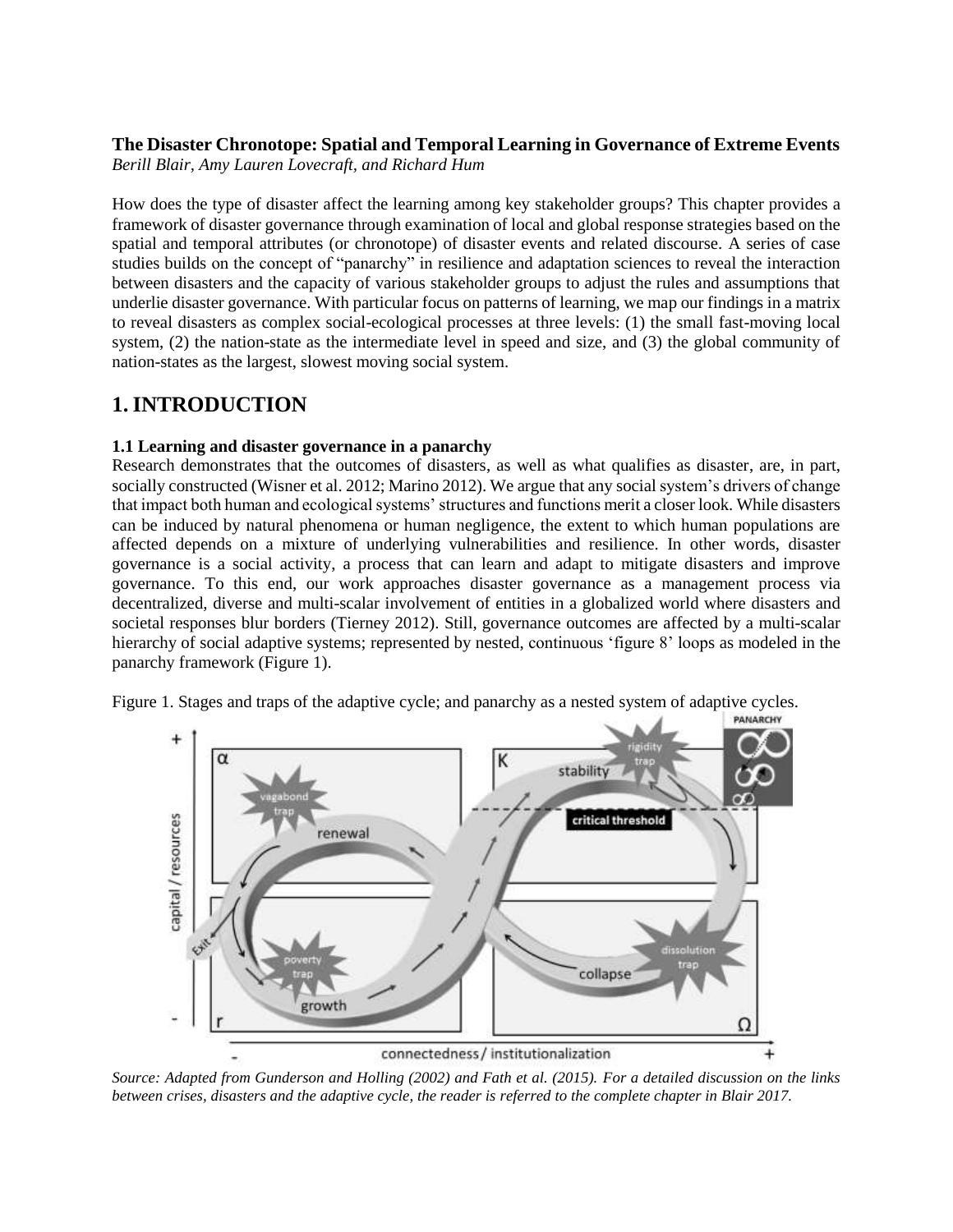Panarchy is a useful paradigm to evaluate the learning and adaptive capacity of complex systems. The sequence of management actions in disaster governance (mitigation, preparedness, response, recovery) occur in various stages of the adaptive cycle (collapse, renewal, growth, stability) shedding light on the dynamics between the timing of disaster events and capacity to adapt. A critical threshold of tolerance (Fath et al. 2015) that is not always crossed, delineates a zone where crises may recur but if available plans and routines facilitate a return to pre-crisis stability, total collapse is avoided. These small-scale events provide opportunities for learning and making adjustments to plans and existing strategies. We illustrate further components of the adaptive cycle under the results section. Table 1 summarizes key concepts that are integral to our thesis.

We define learning in this context of disaster governance as the process of identifying and addressing error. Our focus is on single- and double-loop learning popularized by Argyris (1976, 2004) (Figure 2). The double-loop learning model is well-aligned to the adaptive cycle framework in that each assumes an iterative process of dynamic system change. From the adaptive cycle perspective, system change moves through phases of collapse, renewal, growth, and stability. Double-loop learning begins by identifying the four phases of single-loop learning: problem identification, planning, implementation, and assessment; followed by an assessment of the underlying values, assumptions, and objectives embedded in the first loop.

> Double Loop Single Loop Strategy and Jse belief structures Planning Implem to shape learning plan action plan Specific actions to be taken Motivation for Learning Implementation Belief structures that shape inducting the work laid what is learned, why it is out in planning Use assessment med and how it is ass o re-strategize Assessment Use results to re-assess Annes motivation for learning implementation Did we meet the eds we though we had?

Figure 2. Double-loop and single-loop learning.

*Source: Adapted from Argyris (1976).*

Single-loop learning is task-driven; much in the same way traditional command and control disaster management tends to focus on returning society back to its pre-disaster state. Managing for resilience involves a second loop of questioning of what the system should look like after a change event, and where to innovate to increase resilience for future events. This means iterative studies of disaster events, responses, and recoveries are required to review and even alter the evaluation criteria used. Learning from disasters, and ultimately disaster governance, is ongoing with no static answer for any one region or disaster type. However, a broad view classification of disasters and comparison of outcomes can be made for policy information and management recommendations. We pose our results to aid in identifying planning tools that promote strategic flexibility and conflict resolution—critical components of disaster governance.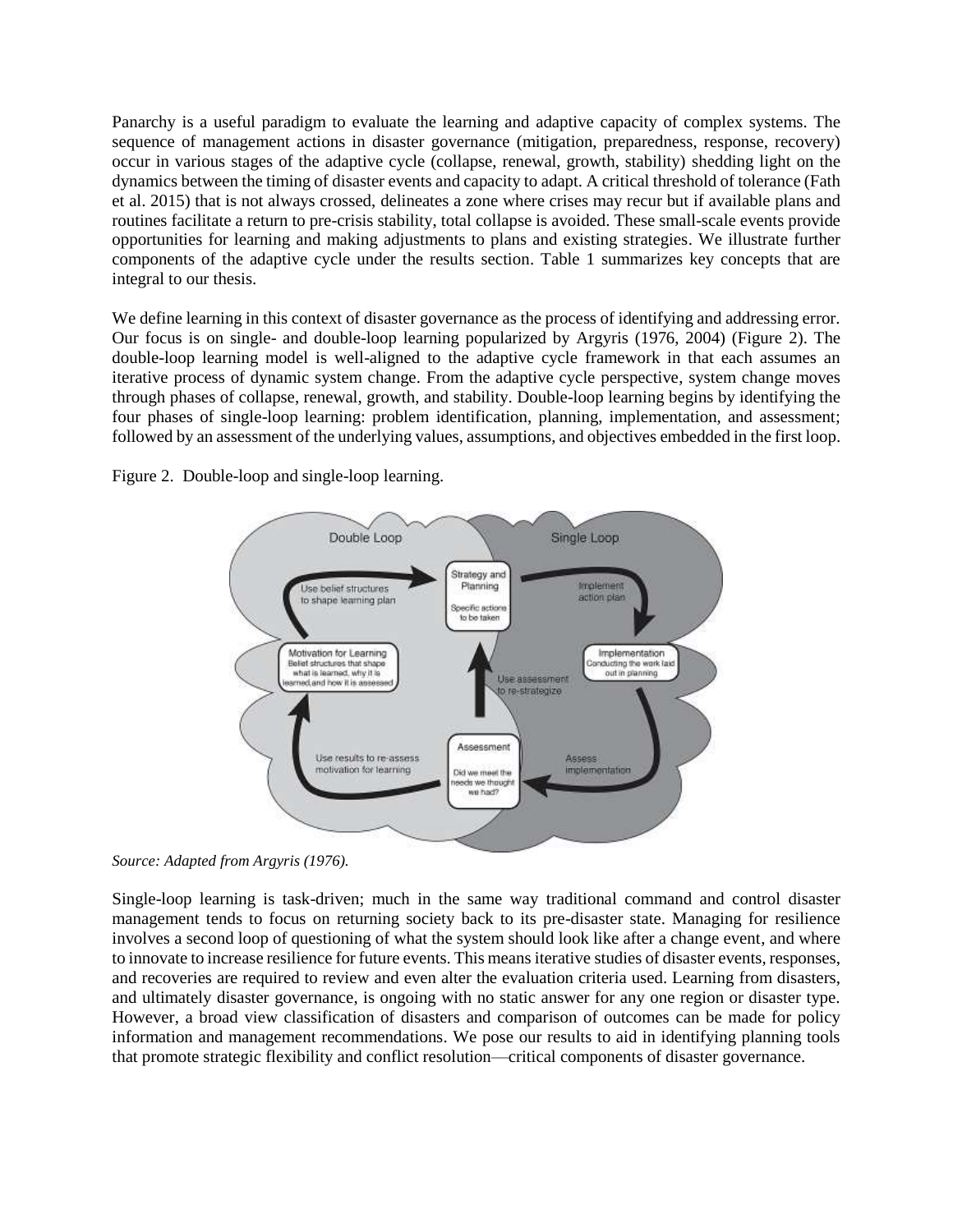| <b>Term</b>                     | Concept                                                                                                                                                                                                                                                                                       | <b>References</b>                                       |  |  |  |
|---------------------------------|-----------------------------------------------------------------------------------------------------------------------------------------------------------------------------------------------------------------------------------------------------------------------------------------------|---------------------------------------------------------|--|--|--|
|                                 | Adaptive capacity A system's ability to adjust responses to changing internal and external<br>demands and drivers.                                                                                                                                                                            | Holling 1973;<br>Carpenter and<br><b>Brock 2008</b>     |  |  |  |
| <b>Adaptive cycle</b>           | A long-term view of system change focusing on change cycles and their<br>collapse<br>(release),<br>renewal<br>(reorganization),<br>stages:<br>growth<br>(exploitation) and stability (equilibrium). It is visually represented by a<br>continuous 'figure 8' loop that contains these phases. | Gunderson and<br>Holling 2002; Fath<br>et al. 2015      |  |  |  |
| Chronotope                      | Configurations of space-time that provide grounds for human discourse<br>Bakhtin 1981<br>and narratives.                                                                                                                                                                                      |                                                         |  |  |  |
| <b>Dissolution trap</b>         | Inability to enter the renewal stage following collapse; exiting the<br>Fath et al. 2015<br>adaptive cycle at the collapse stage.                                                                                                                                                             |                                                         |  |  |  |
| <b>Learning</b><br>organization | Exhibits adaptive capacity to apply new information through recognition<br>of error or success to future policy decisions.                                                                                                                                                                    | Mahler 1997;<br>Busenberg 2001<br>and 2004              |  |  |  |
| Panarchy                        | A nested hierarchy of adaptive cycles, panarchy depicts cross-scale<br>relationships at multiple levels of organization.                                                                                                                                                                      | Holling 2001;<br>Gunderson and<br>Holling 2002          |  |  |  |
| <b>Poverty trap</b>             | The system's inability to grow due to insufficient resources or activation<br>energy to implement new ideas and plans.                                                                                                                                                                        | Gunderson and<br>Holling 2002                           |  |  |  |
| <b>Resilience</b>               | A state of dynamic equilibrium punctuated by shocks that may cause the<br>Holling 1973<br>overall system to evolve. The system is resilient to shocks that do not<br>overwhelm the capacity to adapt while relationships between internal<br>components remain stable.                        |                                                         |  |  |  |
| <b>Rigidity trap</b>            | A system is inflexible and stuck in status quo processes blocking<br>innovation and novelty during the stability stage.                                                                                                                                                                       | Gunderson and<br>Holling 2002                           |  |  |  |
| Social-ecological<br>systems    | Coupled social and ecological systems that are complex and adaptive and<br>have reciprocal feedbacks.                                                                                                                                                                                         | Berkes and Folke<br>1998; Gunderson<br>and Holling 2002 |  |  |  |
| Vagabond trap                   | Inability to reorient the components of the system or to reconnect its<br>nodes in order to begin growth; being stuck in the renewal stage.                                                                                                                                                   | Fath et al. 2015                                        |  |  |  |
| Vulnerability                   | A system's susceptibility to experience harm due to exposure to stressors<br>and lack of ability to adapt.                                                                                                                                                                                    | Adger 2006                                              |  |  |  |

# **2. METHODS**

# **2.1 A typology of disasters**

Disasters are fluid and may take on different qualities from one occurrence to the next (Coppola 2011). This poses difficulty for classification and comparison. For analytic purposes we adopt a typology that highlights management-learning dimensions. Table 2 shows our typology in three dimensions: local vs global scale of impacts, ordinary vs extraordinary duration of impacts, and slow, rapid, or cyclical onset of disaster events.

A simplified, binary classification of *local* vs *global* impacts is used to distinguish learning processes that can be absorbed by sub-governments or nation-states from broader impacts that truly test the capacity of the international community to reorganize for "business as usual" after the event. Similarly, in *ordinary*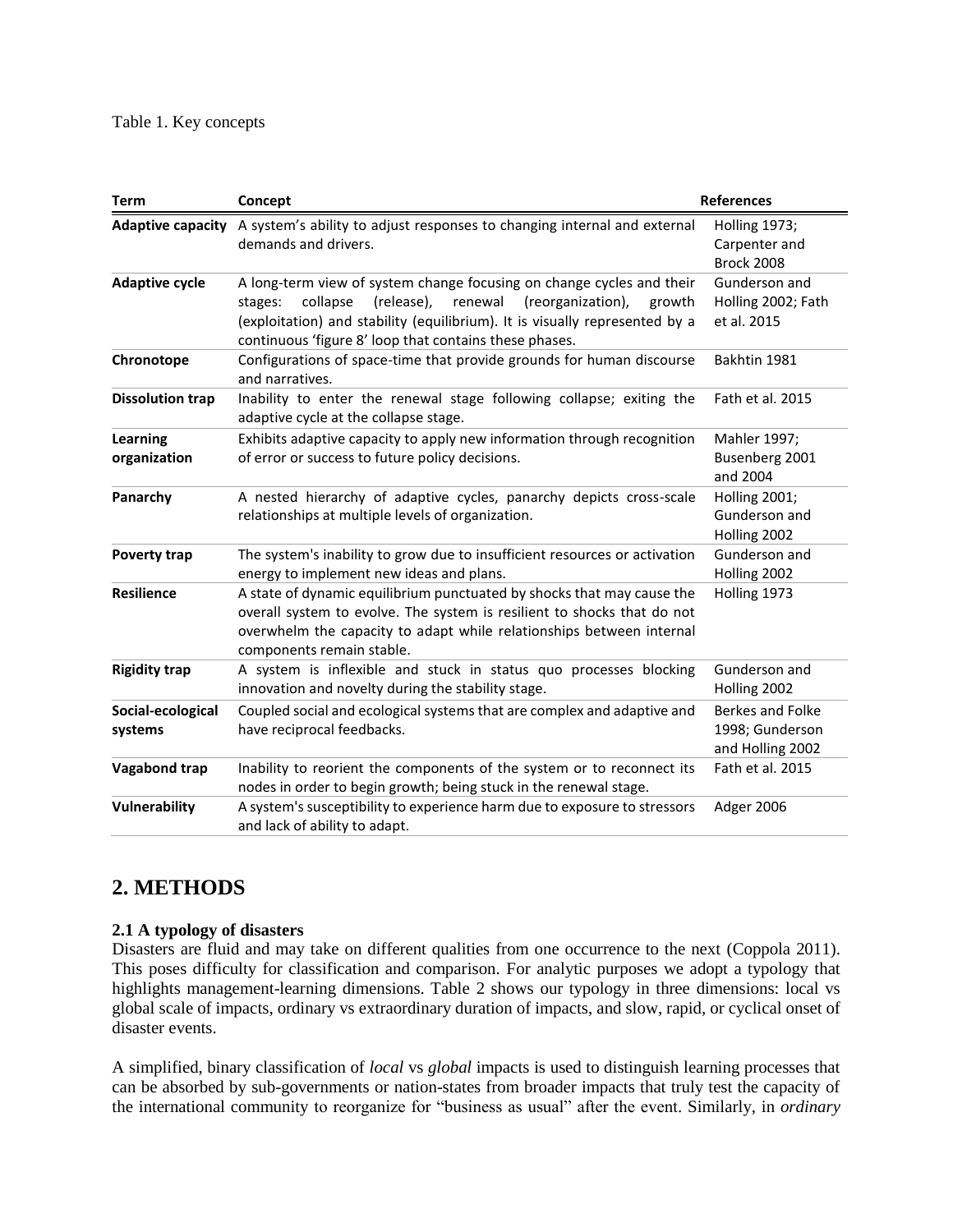timescale events, recovery time takes place in days, weeks, months, or a few years, while *extraordinary* timescale impacts mean that the disaster event carries the potential to endanger future generations. *Slow*  onset events such as droughts or invasive species allow communities to strategize ahead and plan to mitigate and respond. *Rapid* onset events such as earthquakes or landslides come without much warning. As depicted in Table 2, *cyclical* disaster events are not broken out on the temporal scale of impacts. Their significance lies in a historical pattern of reoccurrence that provides a longitudinal glimpse at ways in which individuals and institutions cope with repeated disaster stimuli, sometimes without the chance to recover from previous events. Often these types of events occur after many false alarms, or low-level impact events before they cross the disaster-threshold. For example, hurricanes may or may not make landfall, and their intensity varies greatly. Cyclical disaster events have a cumulative impact potential, and any vulnerabilities, resilience, or learning that result are often a combination of impacts from many false alarms, small-scale crisis events and disasters.

| Impact<br>dimensions: | Spatial scale:  | Local             |                        | Global          |                                      |
|-----------------------|-----------------|-------------------|------------------------|-----------------|--------------------------------------|
|                       | Temporal scale: | Ordinary-<br>term | Extraordinary-<br>term | Ordinary-term   | Extraordinary-term                   |
| Type of onset:        | Slow-onset      | drought           | coastal erosion        | economic crisis | sea level rise<br>diminished sea ice |
|                       | Rapid-onset     | earthquake        | oil spill              | megatsunami     | asteroid impact                      |
|                       | Cyclical        | typhoons          |                        | heat waves      |                                      |

Table 2. A typology of disasters. Selected case studies relate to the examples in bold typeface.

# **2.2 Selection of case studies**

Four case studies explore how the type of disaster affects the type of learning among key stakeholder groups. The Alaska earthquake (3.1) and the Exxon Valdez oil spill (3.2) have been studied extensively on long-term change and learning. The Philippine typhoon case  $(3.3)$  was chosen to provide insights into disaster learning from a medium-income developing nation's perspective on frequent disasters that galvanize a multiscalar response. In the coastal erosion case (3.4) we connect the slow-moving disaster potential of climate change, and the global and local governance processes involved.

# **2. 3 Tracing the adaptive cycle**

For each case study, we analyze the adaptive cycle to understand how the type of disaster has transformed governance and resilience through learning. Our analytic framework is based on Fath et al.'s (2015) description of key preparedness features needed in each stage of the adaptive cycle in order to navigate onto the next, and traps that may prevent progress—these are highlighted in our results.

# **2. 4 Analysis and interpretation**

These case studies present instances of learning in social systems nested within a panarchy of interlinked social systems or communities. While communities can exhibit characteristics such as cooperation and common sense of identity, they are also an environment of heterogeneity, inequality, and competition for power and resources affecting overall disaster resilience in an ecological network of social systems (Peacock and Ragsdale 1997, 23). Our criteria for interpreting the findings is based on a social system's ability to navigate its adaptive cycle (Fath et al. 2015), the panarchy model (Gunderson and Holling 2002), and a descriptive-interpretive qualitative analysis (Merriam 1998) of the multiple levels of learning in a panarchy. Our research approach introduces the *chronotope* of social engagements (Bakhtin 1981) and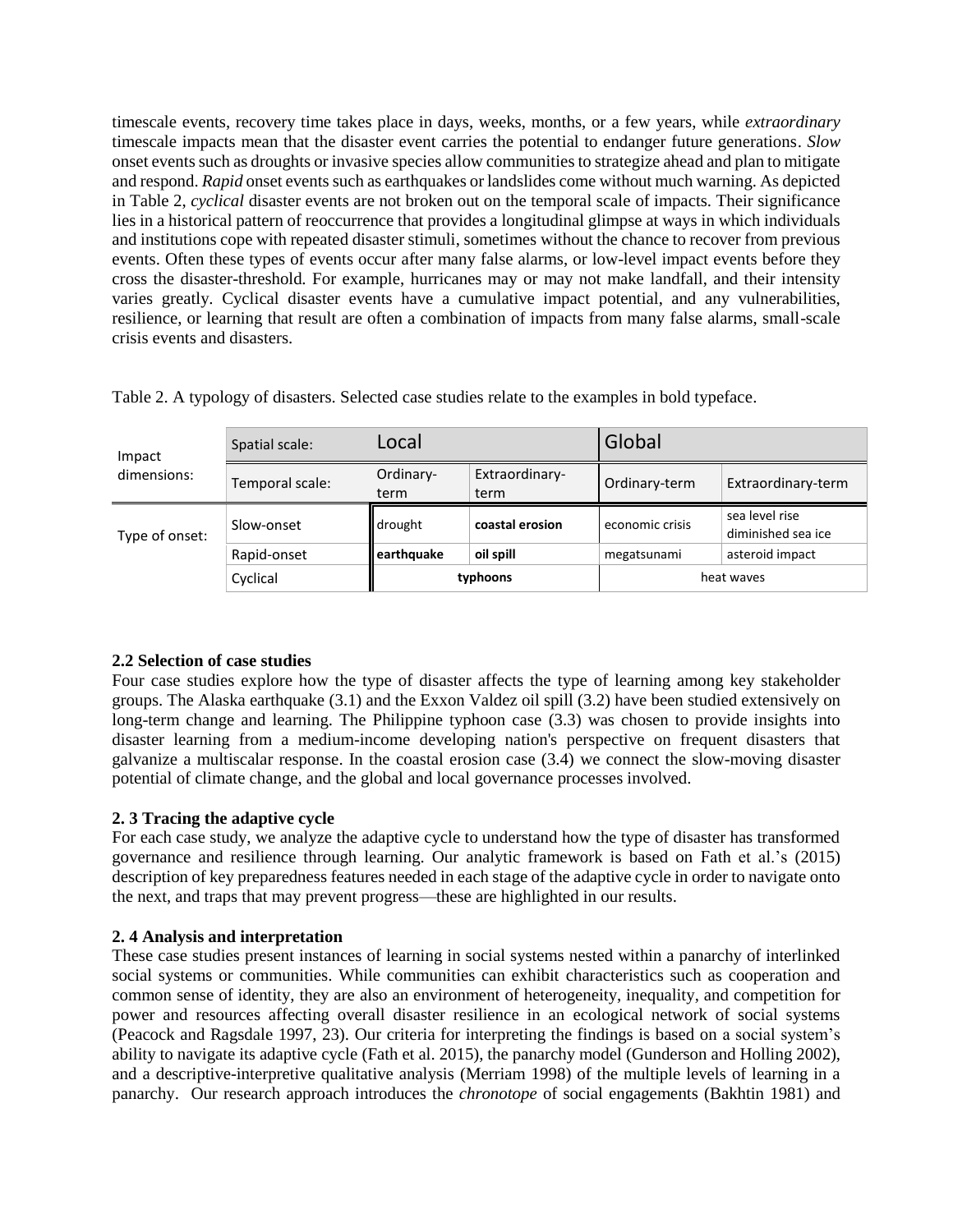learning under globally connected disaster processes. The chronotope is the realm of spatial and temporal indicators that reveal relations of power between social systems, groups, or individuals.

# **3. RESULTS**

The four case studies are presented based on the timeline of the disaster event and the governance of the impacts through the stages of adaptive cycle following disaster: the collapse, renewal, growth, and stability. During our analysis we highlight the role of key resources needed to navigate to the next phase of the adaptive cycle (as per Fath et al. 2015) with italicized text. Table 3 is a summary overview of our findings on learning from disasters.

# **3. 1 The 1964 Alaska Earthquake: local scale, rapid onset and ordinary term**

Friday, March 27 1964 an earthquake of magnitude 9.2 struck at the head of Prince William Sound in Alaska; the second largest earthquake ever recorded anywhere. The earth's surface was measurably displaced over an area greater than 100,000 square miles in mere minutes, the vibrations from which could even be felt atop Seattle's Space Needle 1,400 miles away. Over these few minutes southern Alaska lurched 20 meters seaward with a 10-meter uplift, generating a tsunami that devastated the port towns of Valdez, Seward, Whittier and several others (West et al. 2014). Overall, 131 deaths occurred as a result of the earthquake, with 119 of these attributed to the devastating tsunami waves that followed the initial shocks. Alaska's low population density at the time accounted for the comparatively low loss of life.

## *Collapse*

Alaska's unique geographic location with its proximity to potential enemy attacks prompted a large military presence that turned out to be crucial in the immediate aftermath of the disaster. This translated to a *cohesive, well-trained leadership* to provide support and disseminate information. Hundreds of civilian volunteers organized to help and an ad hoc group met within 24 hours to coordinate *vital functions* in a show of *improvised responses* that helped *reduce fault cascades*.

### *Renewal*

In two weeks' time the emergency relief scaled down and transitioned into recovery (USOCD n.d.). The connected, ready-to-mobilize nodes of leadership and resources resulted in *modularity* of system components, while a \$350 million federal financial aid for reconstruction and development provided *access to stored capital* to stimulate growth. *Self-organization* at the state-level was less of a factor as the new state was still especially dependent on federal support. *Memory* of previous California quakes in decades prior created great public interest, and together with the Alaska earthquake acted as focusing events for seismic risk reduction policies and investment in research.

# *Growth*

Despite calls for a federal flood and earthquake insurance program to systemically aid with the economic fallout of natural disasters, this did not materialize. The 1968 National Flood Insurance Act (NFIA) made available flood insurance to homeowners in participating communities. To date, earthquake insurance is available only via the private market where participation is low, costs are high and coverage is limited. The opportunity to increase *adaptive capacity* was mainly realized on the science and research front, but investment waned. Federal and state cooperation and *bilateral information flow* was efficient enough for the needs of the underdeveloped state. Alaska was somewhat of a blank canvas and able to incorporate new guidelines and risk reduction strategies in further development. In this sense, the fallout from the disaster created an environment of *positive feedback* ripe for innovation and learning. Crisis response was followed by great growth but some underlying vulnerabilities were not addressed. For example, some red seismic zones were reopened for construction in Anchorage, decreasing resilience in the most populous city of the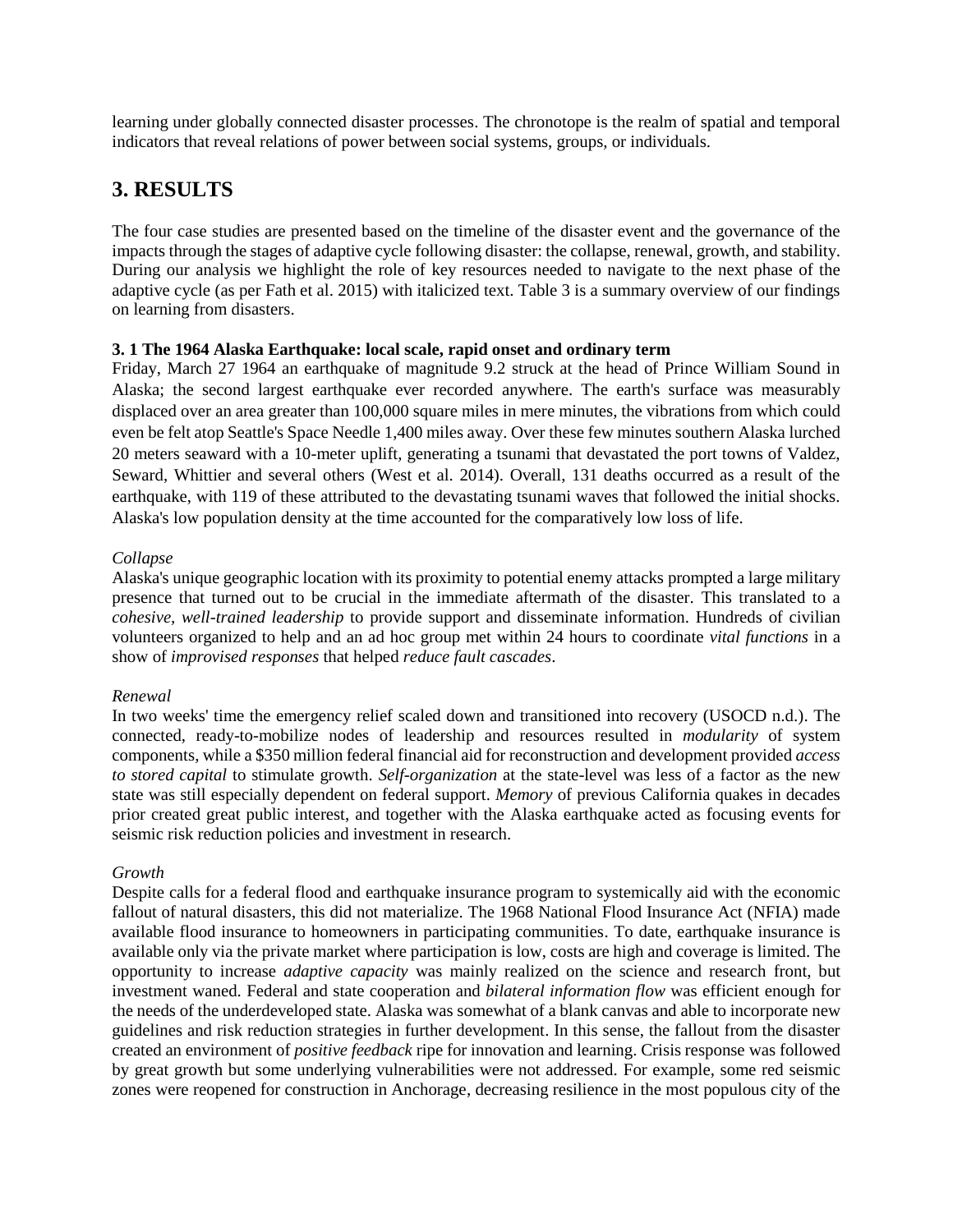state. *Emergent leadership* was strong in the realm of seismic research, but the political will not strong enough to enact federal earthquake insurance legislation.

## *Stability and signs of rigidity trap*

The earthquake became a grand-scale scientific learning experience. By the mid-1970s a seismic network was put in place to monitor the south-central coast. The federal government initiated a series of investigations, resulting in an eight-volume comprehensive report (NRC 1973). Much of this information has shaped building codes, warning systems, instrumentation, and public awareness, but perhaps most profoundly, these large-scale investigations grounded research for decades to come and displayed great political will to overcome pressures for short-term returns (West et al. 2014). Over time funding and issue salience have decreased; what little political interest remains is mainly focused on transportation corridor safety.

Today's network of seismic hazard monitoring stations is behind the times in early warning capabilities (Martinson 2016). Despite frequent small-scale quakes or *disturbances*, the seismic network has grown little since the initial expansion. Crisis response is in a rigidity trap where the road and port system is highly vulnerable to disruptions of commerce from earthquake events. The economy and infrastructure still lack the functional *diversity* needed for disaster resilience. *Negative feedbacks* from geographic isolation, singleresource economy, a vast land area, and lack of transportation impact community vulnerability to disasters. In 1964 Alaska had little to no *buffer capacity* on its own and things have changed little*.* Alaska still relies on the flow of outside resources for basic livelihood and many communities are especially isolated. While individual and community resilience varies greatly in the state, as a whole most people depend on outside (of state or community) flow of goods and services.

# *The learning model: fixated, horizontal, single-loop*

Rapid onset events tend to result in greater focus on disaster relief than on mitigation, with a desire to return to pre-disaster norms. This results in a form of single-loop learning, where pre-disaster methods are applied to post disaster conditions, giving the appearance of action without qualitatively changing the system's ability to respond to future events. This type of learning tends to fixate on previous ways of knowing; thereby stimulating horizontal growth and non-strategic thinking. Novel ideas during renewal may be dismissed without considerable public focus on the need for change, especially if recovery is quick and routine measures return life to pre-disaster state. This is due, in part, to the brief time period spent in the renewal phase when disaster impacts occur on an ordinary-term time scale. During renewal, learning can be radical and reforming, while the growth stage promotes slower, incremental learning.

Intervention by the intermediate, nation state level in the panarchy aids in the short term, but can hinder learning in the long run. Disaster relief as well as undervalued federal flood insurance can have a subsidizing effect on risk behaviors. Loss calculations are based on restoring what was; leaving little incentive for developers and homeowners to change risky behaviors.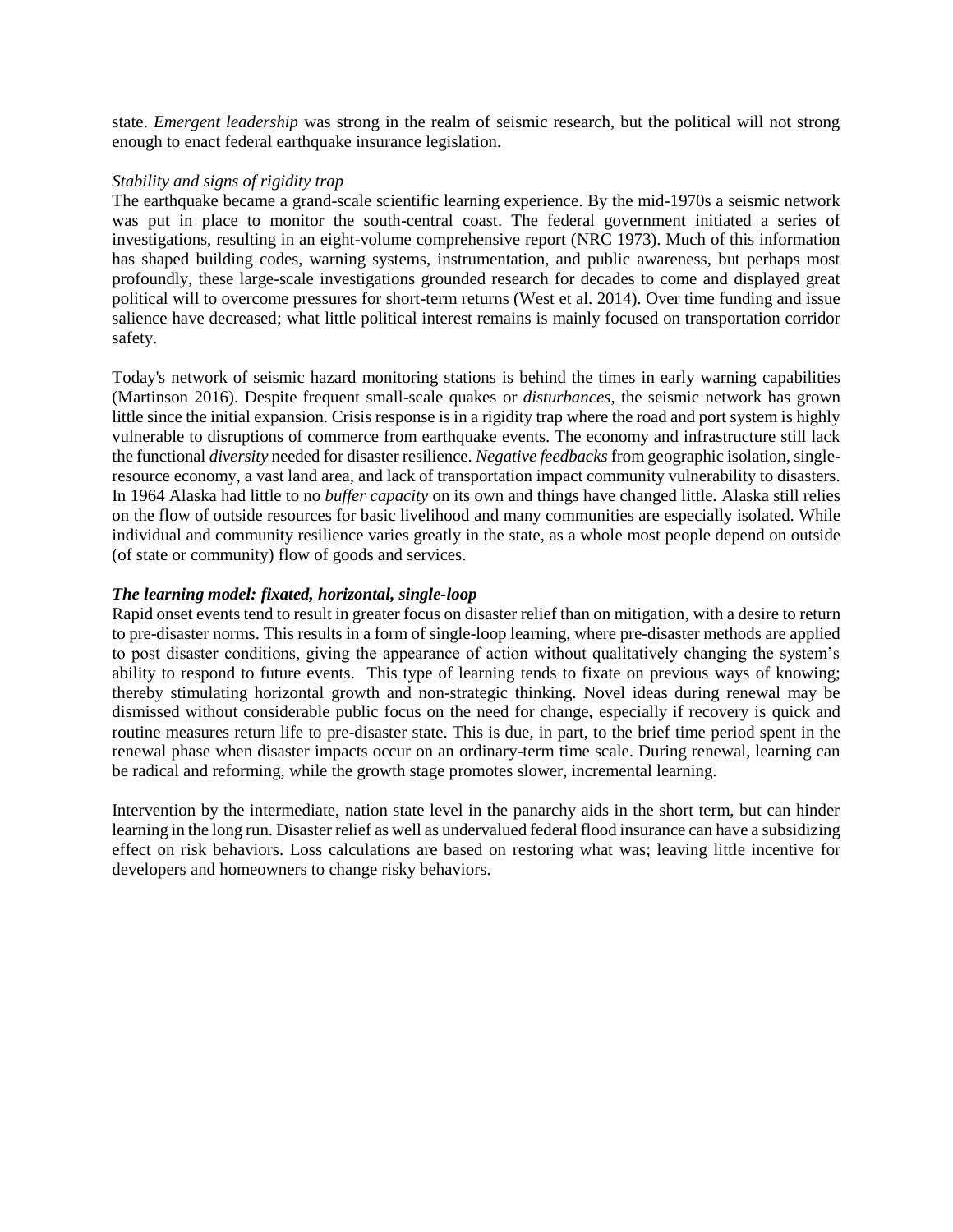Table 3. The Disaster Chronotope: Linking the construction and types of disasters with social learning models. The cause and effect relationship between disaster event and impacts is described as "press" (continuous perturbation) of "pulse" (short-term perturbation) as per Glasby and Underwood (1996). Cyclical disaster events are not broken out on the temporal scale due to their typically cumulative impacts.

| Impacts: | <b>Spatial scale:</b> |                       | Local<br>*Global-scale impacts touched upon via linkages with the coastal erosion case study* |                                                                        |  |
|----------|-----------------------|-----------------------|-----------------------------------------------------------------------------------------------|------------------------------------------------------------------------|--|
|          | Temporal scale:       |                       | Ordinary-term                                                                                 | <b>Extraordinary-term</b>                                              |  |
| Onset:   | Slow                  | Case                  | Not covered in chapter                                                                        | Coastal erosion and post-colonialism in Alaska Native villages         |  |
|          |                       | Disturbance type      |                                                                                               | Protracted press                                                       |  |
|          |                       | Cause                 |                                                                                               | Continuous press from multi-scalar risk sources and social pathologies |  |
|          |                       | <b>Effect</b>         |                                                                                               | Continued press                                                        |  |
|          |                       | <b>Learning model</b> |                                                                                               | <b>Disordered chronotope</b>                                           |  |
|          | Rapid                 | Case                  | 1964 Great Alaska Earthquake                                                                  | <b>Exxon Valdez Oil Spill</b>                                          |  |
|          |                       | Disturbance type      | Discrete pulse                                                                                | Protracted pulse                                                       |  |
|          |                       | Cause                 | Short-term pulse                                                                              | Short-term pulse                                                       |  |
|          |                       | <b>Effect</b>         | Short-term pulse                                                                              | Continued press                                                        |  |
|          |                       | <b>Learning model</b> | Fixated, horizontal, single-loop                                                              | Pinball, potential double-loop                                         |  |
|          |                       | Case                  | <b>Typhoons in the Philippines</b>                                                            |                                                                        |  |
|          |                       | Disturbance type      | Protracted press & pulse from cumulative impacts                                              |                                                                        |  |
|          | Cyclical              | Cause                 | Recurring short-term pulses coupled with continuous press from social pathologies             |                                                                        |  |
|          |                       | <b>Effect</b>         | Continued press                                                                               |                                                                        |  |
|          |                       | <b>Learning model</b> |                                                                                               | <b>Stalled, reactive, vagabonding</b>                                  |  |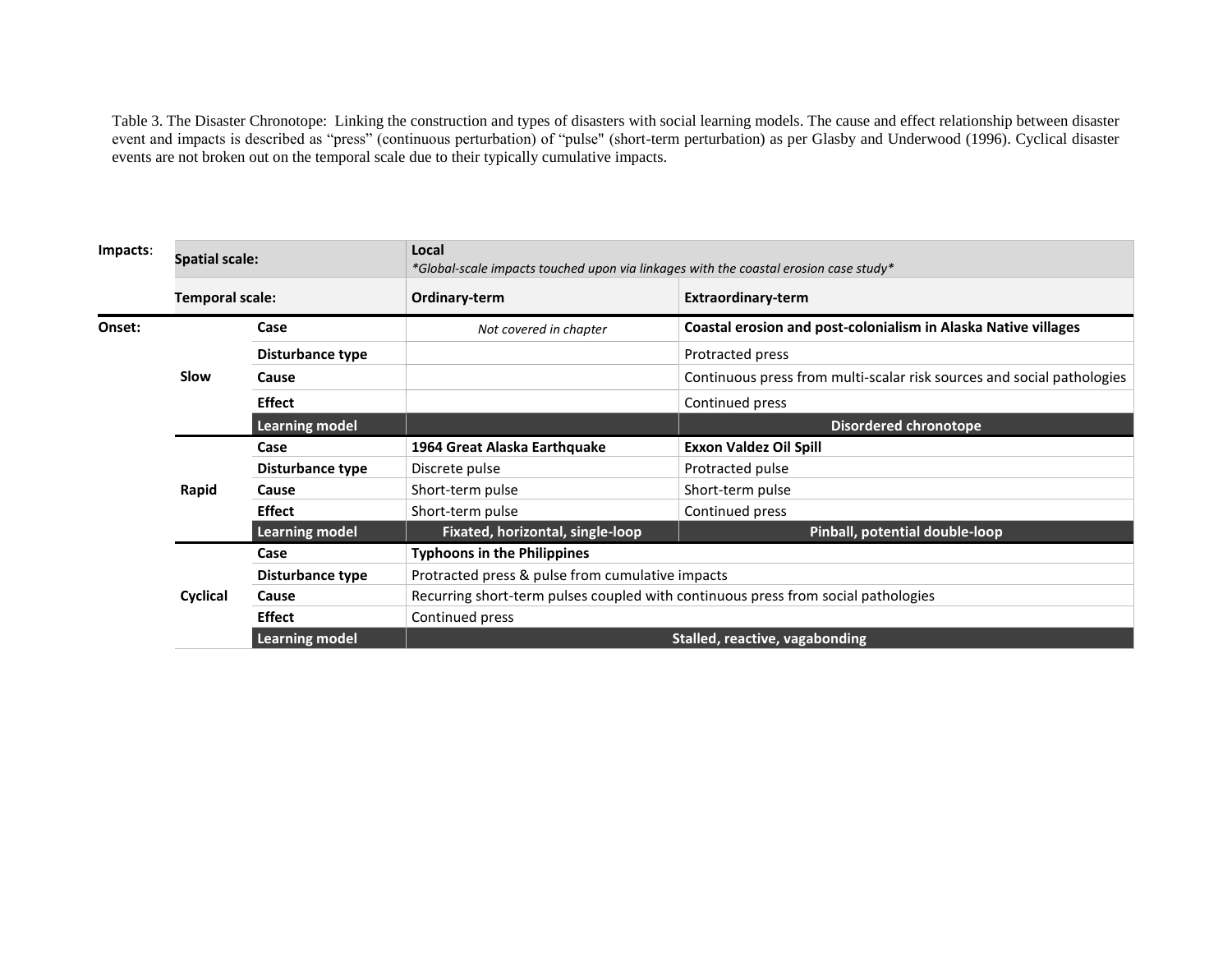### **3.2 The Exxon Valdez Oil Spill: local scale, rapid onset and extraordinary term**

On March 24, 1989 the oil tanker Exxon Valdez went aground in Alaska's Prince William Sound spilling roughly 260,000 barrels of crude oil. Prior to the 2010 Deepwater Horizon disaster, which released an estimated 4.9 million barrels of crude into the Gulf of Mexico (BOEMRE 2011), this was the largest single oil spill in U.S. history. Though there were no immediate human casualties, four deaths were associated with the cleanup effort and the losses to human livelihood and to wildlife were immense (AOSC 1990). The spill covered about 1,300 miles of coastline, and killed an estimated 250,000 seabirds, 2,800 sea otters, 300 harbor seals, 250 bald eagles, up to 22 killer whales, and billions of salmon and herring eggs (EVOSTC *n.d.*). Some of these impacts are still felt over 25 years later. Aside from operator error, major systemic errors such as a self-regulating industry were identified as culprits. This event made clear not only that sweeping reforms were needed in the tanker industry itself, but that spill prevention and response regulations were wholly inadequate.

#### *Collapse*

In the immediate aftermath of the disaster, there was an obvious lack of *cohesive leadership* due to confusion regarding the role of federal, state and industry entities. Previous legislation via the 1972 amendments to the Clean Water Act (CWA) established monetary liabilities of oil facilities and ship owners, but to what extent the federal government can compel the polluter to clean up, and who should command the deployment of responding vessels was not clear (Birkland and deYoung 2011). Initial response was slow to organize and ultimately failed to *reduce fault cascade*. Worst-case scenario, lack of preparedness and inadequate technologies prevented novel actions or *improvisation*. Due to the man-made nature of the disaster, the CWA preempted the 1988 Stafford Act, preventing a presidential declaration of disaster and flow of federal funds. Financial assistance to stakeholders would have to wait for negotiations with the responsible parties, or for litigious court processes to conclude. While *vital functions were maintained* in the basic sense of human survival, the scale of disaster caused economic and psychological devastation for the fishing communities and Alaska Native villages of Prince William Sound.

#### *Renewal*

The media fallout gripped the nation and was instrumental in the passing of the Oil Pollution Act of 1990 (OPA 90). OPA 90 established guidelines for spill response that essentially federalized the process (Birkland and deYoung 2011). Spills "of national significance" are now commanded by the federal government via Coast Guard leadership. The government may choose to clean up and hold the polluter liable for the cost, or monitor the polluter's efforts until deemed complete. The regulations also mandated the exclusive use of double-hull tankers by 2015, and set up a trust fund from oil taxes to fund potential cleanup of spills. Improvements have been made to operations including regular spill response drills, trained pilots that board tankers entering the sound to navigate to port, and stockpiling of containment booms and dispersants. The Exxon Valdez Oil Spill Trustee Council was founded using investment earnings from the civil settlement fund paid to the state and federal governments. Its mandate is to oversee research, monitoring, recovery and rehabilitation of Prince William Sound wildlife habitat with public input.

The inadequate *modularity* of relevant expert networks —under-developed, unprepared nodes that were slow to mobilize—was noted as well. Emergent organizations in research and advocacy soon developed such as the aforementioned Oil Spill Council and Regional Citizen's Advisory Council, showing capacity for *self-organization,* and supported by *access to stored capital* from state, federal, and settlement resources. Citizen advocacy grew quickly from radical learning typical during the renewal stage of the adaptive cycle.

### *Growth and near-stability*

A lack of pre-spill baseline data on the Prince William Sound ecosystem hampered assessment of damages and *bilateral information flow* to aid disaster management. *Positive feedbacks*from spillover effects to other areas of policy (such as forestalled oil exploration in the Arctic National Wildlife Refuge) due to emergent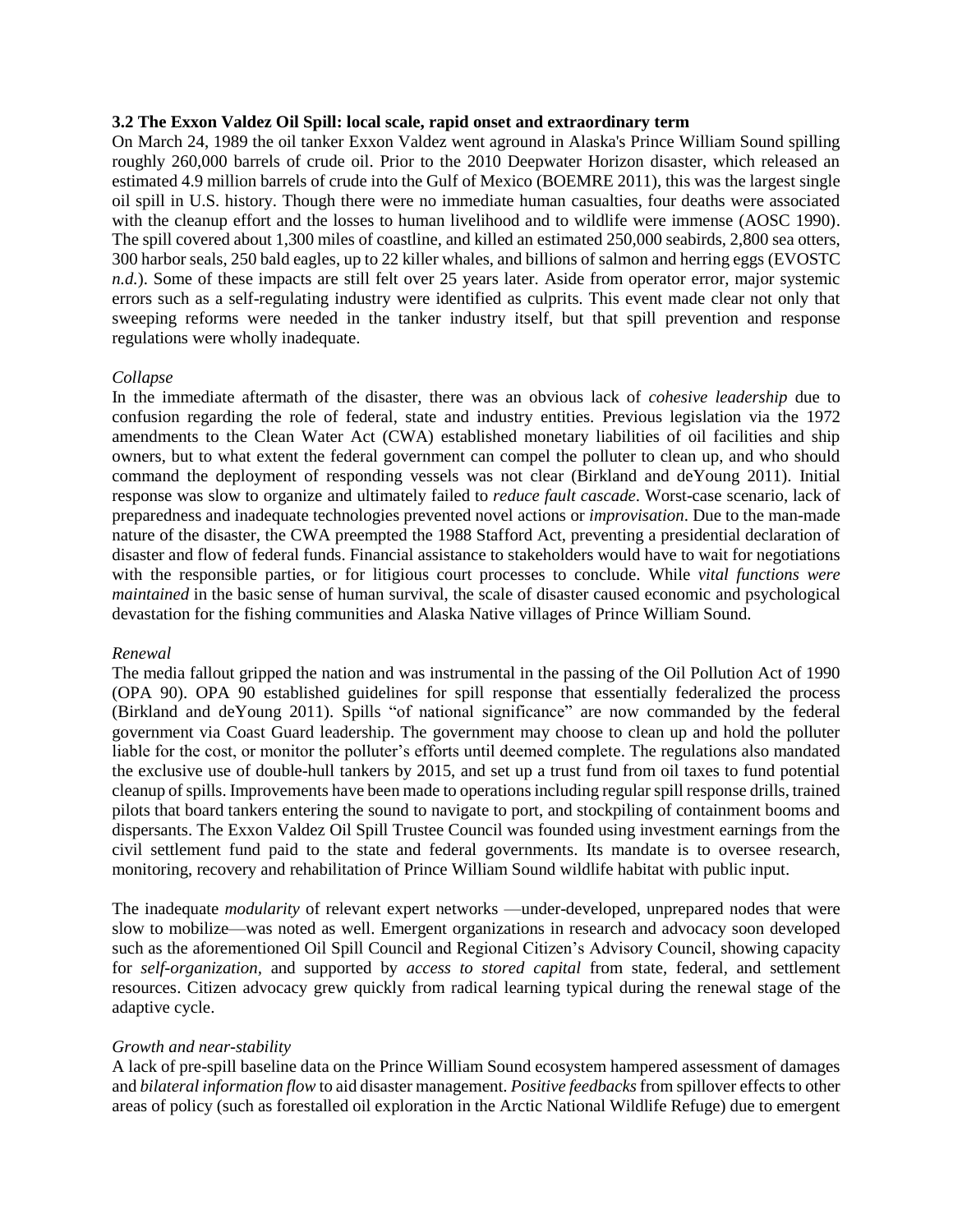leadership among advocacy groups were instrumental in policy change. In terms of adaptive capacity, OPA 90, better training of personnel and the emergent advocacy councils have shown increased learning among stakeholders.

Of the thirty-two injured resources monitored by the government, only fifteen were listed as recovered as of 2014 (EVOSTC 2014). We may consider the social-ecological system in a hybrid growth-stability stage: Some ecological resources and human communities are still recovering, but politically speaking the policy cycle adapted to the events long ago and returned to an equilibrium stage. The long-term policy impacts of OPA 90 are questionable. Offshore production continued to enjoy a close relationship with regulating agencies, and a systemic ignorance of lax contingency planning and repeated small-scale blowouts characterized the years prior to the 2010 Deepwater Horizon disaster (Birkland and deYoung 2011). These *small-scale events* and low-level crises represent a missed opportunity to evaluate and adjust crisis management during times of stability, resulting in a rigidity trap. A sense of complacency may build through frequent events not only in industry, but also in communities threatened by frequent storms or small seismic tremors as these can create a false sense of resilience.

There isn't adequate *buffer capacity* to prepare for another event like this; although changed industrial practices have made some strides toward mitigation and preparedness. Because the settlement took 2 years to reach and 10 years to pay out to aid recovery, *negative feedbacks* from the increased need for, and lack of access to capital, slowed rate of growth. The *diversity* of oversight from interest groups and ongoing monitoring of the recovery has been a long-term outcome. The Regional Citizen's Advisory Council reviews spill prevention and response practices and policy with a strategic, long-range view; considering thresholds and learning from diverse scenarios.

# *The learning model: pinball, potential double-loop*

Rapid onset events with extraordinary temporal scale impacts can create the activation energy to support pro-change groups. The disaster as a focusing event sets the stage for learning and adaptation, but reform attempts may be stalled by special interest pushbacks. Due to slow recovery, issues can stay on the agenda for a long time, but speed of recovery also slows the testing and re-evaluation of outcomes from policy change to evaluate whether things are headed in the right direction. In short, a rapid onset disaster can exacerbate the challenges in avoiding scale mismatch and recognizing the plurality of assumptions in decision-making. Change can be guided by bridging organizations. Success depends on the system's capacity to act on the potential to innovate due to length of time spent in the renewal stage. The process resembles a pinball launched with great momentum and potential; entering a competitive playfield in which the trajectory is difficult to control and timing is key.

# **3.3 Typhoons in the Philippines: Local scale, cyclical disasters**

The Philippines is arguably one of the world's disaster hot spots. Seismic activities aside, typhoons alone wreak havoc annually in this region with an average twenty cyclones moving through and four to six making landfall each year (Takagi and Esteban 2016). While the 2004 typhoon season killed over 1600 people largely blamed on landslides worsened by the effects from illegal logging—the political fallout was shortlived, mired in corruption and resulted in little change. The devastating 2013 Typhoon Haiyan (Yolanda) left over 6000 people dead, 28,000 injured and millions displaced. Warnings came in the days and hours preceding landfall, but communication of risks to the public was ineffective (Neussner 2015). The effectiveness of the early warning system and relevant institutional arrangements are still under study after Haiyan, but lessons from previous disasters suggest that social and political forces, beyond the technical and scientific, contributed to community vulnerability.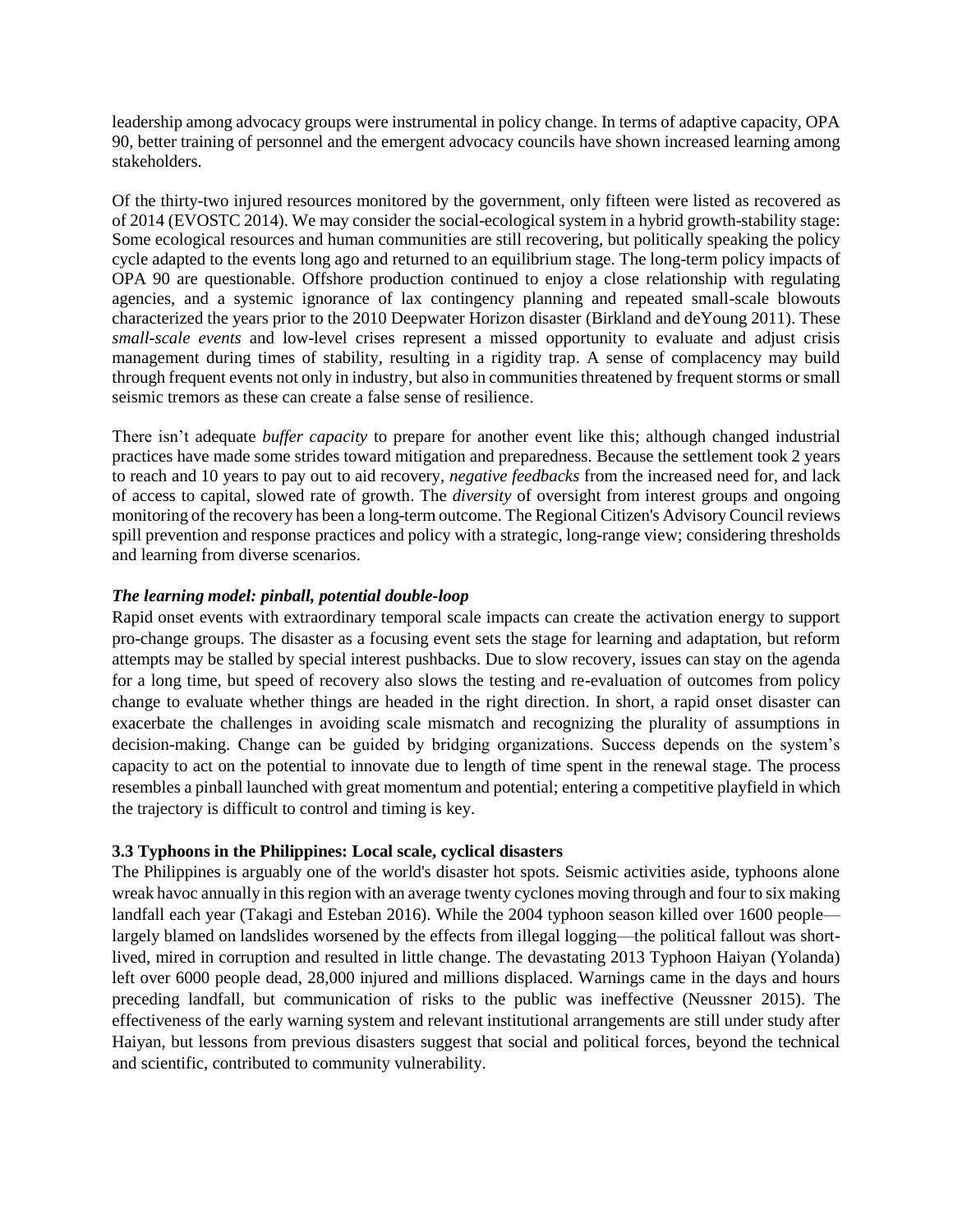### *Collapse*

Philippine national disaster management leaves the coordination of relief and response to local governments. This policy is articulated as self-reliance and mutual assistance among local communities, allowing for higher-level assistance only if local resources are exhausted. The planning of emergency functions is entirely left to provincial and municipal governments, but many neither have such plans nor hold regular training and drills to prepare. This system has resulted in over 40,000 barangay (village), 1,400 municipal, 113 city, 81 provincial, and 17 regional disaster coordinating councils in addition to the national agency. While diversity and modularity can enhance disaster response, inadequate leadership structures will fall apart as they did after Haiyan: Power, communication and access routes to transport aid were inadequate or unavailable in most areas. Hazard maps and early warnings were not fully utilized, while the public was confused about the expected severity of the impending storm.

When large-scale impacts overwhelm response capacity, *maintaining vital functions* becomes impossible. A reactive management approach built on an ad hoc platform impedes *leadership*. While local risk-sharing networks and NGOs help reduce vulnerability and promote *improvisation,* the overall effect of systemic gaps, irregular disaster drills and ineffective risk communication hamper effective *reduction of fault cascade.*

## *Renewal*

Philippine national disaster management is highly dependent on donor and multilateral institutional assistance due to a lack of *access to stored capital* and suboptimal *self-organization.* Domestic and international humanitarian organizations often find it hard to harmonize their actions within a system that is heavily political and out of step with needed response actions (van den Homberg 2014). While *modularity*  of system components is desirable during this stage, without a clear chain of command the disaster relief structure is a complex cluster of U.N., national, provincial and NGO actors without coordination. A prolonged state in renewal without leadership and capacity development structures results in a vagabond trap of drifting with important nodes disconnected and unavailable to help perform vital tasks (Fath et al. 2015). This delays the growth phase.

Humanitarian efforts and the transition from relief to recovery can be hampered by differences between international and local planning time frames, and different views on the boundaries between emergency relief and recovery (Gocotano et al. 2015). The point of transition between the two post-disaster phases has important logistical and legal implications that also impact the flow of financial and technical assistance. System *memory* may move most effectively through NGOs, as they tend to seek root causes of vulnerability and tend to engage local populations as a resource (Bankoff and Hilhorst 2009).

# *Elusive growth and stability*

The root causes of vulnerability that worsen disaster impacts are complex. Political corruption, the effects of landlessness, and food insecurity force a growing population to move into high-risk zones; taking on the risk of seasonal typhoons in a cost-benefit analysis for survival (Gaillard et al. 2007). A culture of staticreactive decision making hampers *bilateral information flows* and decreases *adaptive capacity.* Proposals for policy change lack activation energy and inhibit *emergent leadership.* There have been *positive recent feedbacks* from NGOs and the international community shifting paradigms from mostly relief assistance to also aiding with prevention and mitigation.

Following international standards such as the United Nation's Hyogo and Sendai frameworks, the Philippine Disaster Risk Reduction and Management Act of 2010 recognized vulnerability, and specifically poverty reduction as important facets of sustainable development and disaster risk reduction. Yet the scale of disaster hazards faced by the Philippines remains an immense challenge, one that continues to challenge institutional capacities and commitment to reform. Often, NGOs and the nation state compete for funds and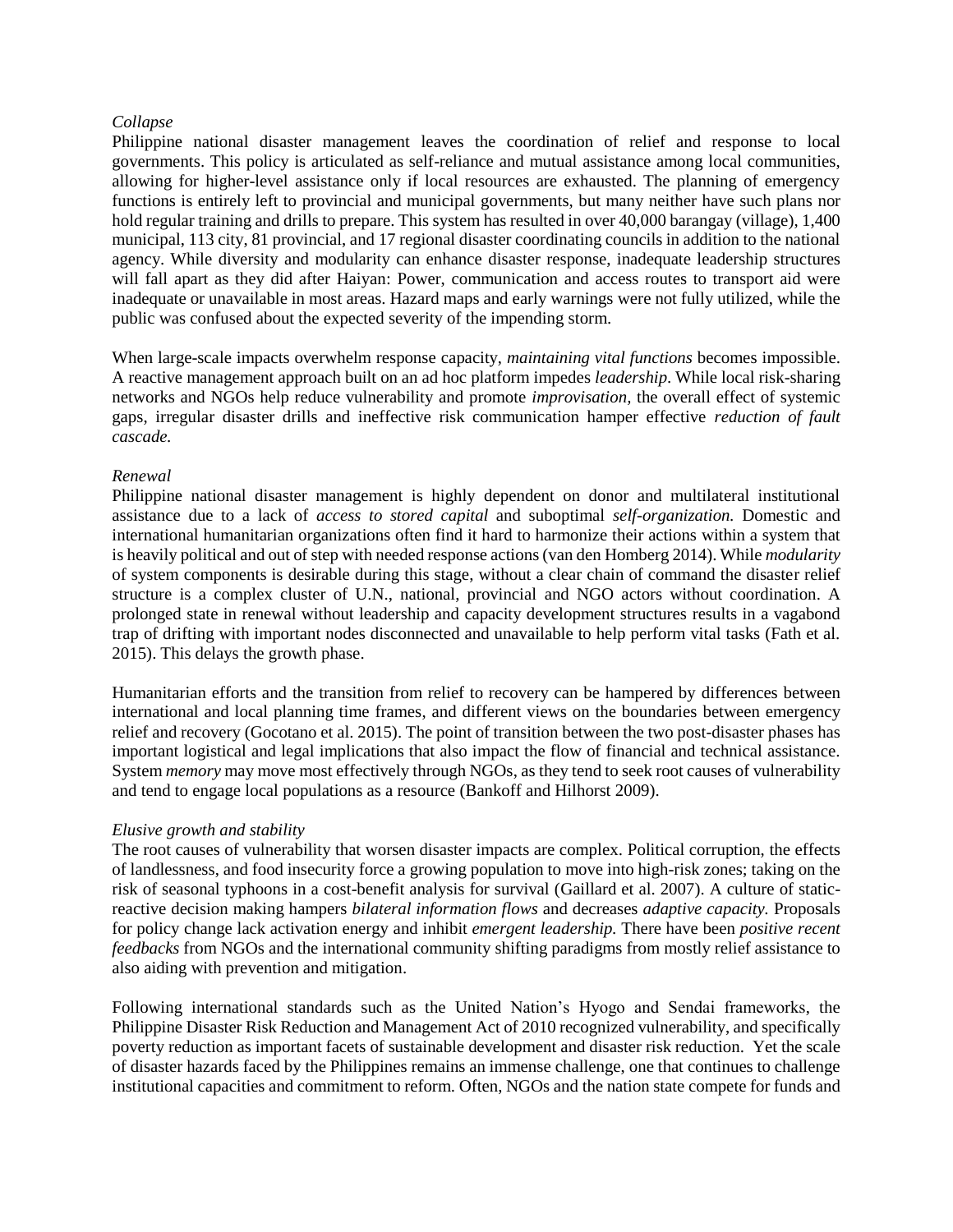lack trust toward each other (Bankoff and Hilhorst 2009) creating a *negative feedback* in the adaptive cycle worsened by systemic corruption.

Some communities are taking a proactive stance to increase their disaster resilience. The Provincial Government of Albay has integrated disaster risk reduction, environmental protection and development planning under a set of comprehensive guidelines as a means to reduce disaster risk. Public-private partnerships such as the Philippine Disaster Resilience Foundation, are also active in disaster readiness and response and provide livelihood seeding programs, education, shelter and basic needs. Only time will tell whether poverty and related vulnerabilities will improve following the 2010 Disaster Risk Reduction Act, as sectors and regions recover at different speeds and to varying degrees of vulnerability, challenging *buffer capacity*.

# *The learning model: stalled, reactive, vagabonding*

Recurrence of disasters can provide the opportunity to test existing policies and adjust-monitor-evaluate with each event. However, the recurrent nature of disaster events, especially in developing countries, is a constant strain on the adaptive capacity and related resources of communities. The fast-paced learning that is needed in the renewal stage post-disaster is then stalled by lack of resources, leading to a vagabond trap of disconnected system components. Effective long-term strategizing depends on the ability to reduce fault cascade with each event; relying on accumulated buffer capacity, emergent leadership, and adaptive capacity to learn. These are traits of a stable social system. Communities lacking these resources can become locked in path dependency from cycles of disasters and extreme poverty, leading to reactive disaster governance.

While there may be a rich vault of memory or lessons learned from past events especially at the nationallevel (not all local governments may have dealt with repeated events), so too there are entrenched practices and norms that may become pathologies if they are resistant to change. The intermediate system of the nation state may be preoccupied about its own political sustainability, while the largest, global system finds disaster relief, and the stabilizing of small enterprises (e.g. public-private livelihood seeding programs) the most feasible route to assist.

# **3.4 Coastal erosion and post-colonialism in Alaska Native villages: Local scale, slow onset and extraordinary term**

The cumulative effects of climate change have resulted in drastic changes in the extent and seasonal cycle of sea ice in the Bering and Chukchi Seas, leading to increased coastline erosion and shoreline flooding in coastal communities (Huggel et al. 2015). Reduced autumn sea ice level has resulted in amplified effects from storms since sea ice no longer acts as a barrier between the coast and storm surges. Over 6,000 miles of Alaska's coastline is subject to severe erosion and flooding with the majority of Alaska Native villages impacted. Thirty-one villages were in imminent danger as of 2009, up from four just six years prior (GAO 2009). Several villages have voted to relocate; some decades ago, but little progress has been made due to high-level institutional barriers and the novelty of the hazard and its cross-scale linkages (Marino 2012; Bronen & Chapin 2013). Residents of some of these villages face imminent loss of the current site and its infrastructures, which will have devastating effects on economic, social and cultural resources. Their situation is worsened by the legacies of  $20<sup>th</sup>$  century settlement policies that have eroded community resilience.

# *Collapse and renewal*

The residents of the Alaska villages of Newtok, Shishmaref and Kivalina are set to become climate refugees. Historically the ancestors of these villagers moved seasonally between summer and winter homes to procure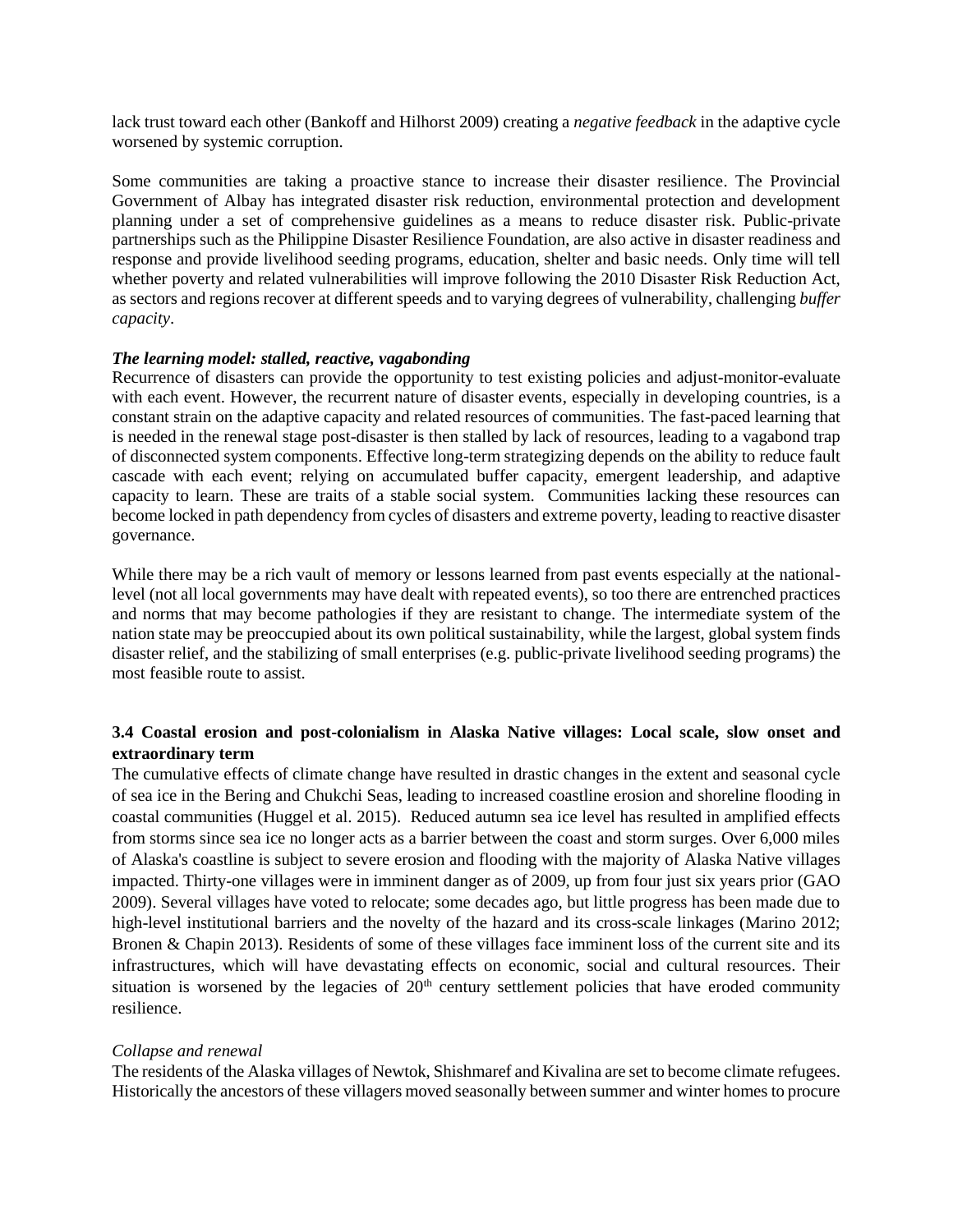the subsistence resources available in the areas. This ended with policies that mandated permanent settlement in barge-accessible locations chosen by the federal government and enforced through mandatory schooling laws; manufacturing systemic vulnerabilities and a reliance on government to provide services and to respond to environmental changes. Over the past two decades all three communities have voted to relocate at various times, but there is no federal agency set up to coordinate the process.

Eicken and Lovecraft (2011), Bronen and Chapin (2013) and Marino (2012; 2015) provide extensive analysis of the institutional processes that prevent response to the climate-induced disaster faced by many Alaska coastal communities. A major barrier to federal assistance is the statutory limitations of the Stafford Act in declaring erosion-induced hazards a disaster. With the legal obstacles hampering financial support and attribution of responsibility absent, there is no clear *cohesive leadership* in charge of the problem. The diffusion of liability across scales of local-global social-ecological processes hampers mitigation and prevents *reduction of fault cascade*.

The State of Alaska has created a Climate Change Impact Mitigation Program, and while it funds the planning stages of relocation it does not provide institutional or financial assistance with the implementation of the plan. *Maintaining vital functions* at this point only increases sunk-cost effects of delayed relocation, complicating the cost-benefit calculus on the upkeep of current infrastructure. Village access to resources has been hampered by new norms and rules superimposed over traditional practices, decreasing the availability of, and access to, *stored capital*. However, the tradition of subsistence harvest-sharing and tightly connected households has aided resilience (Burnsilver et al*.* 2016) creating an effective *modularity*  of vital nodes and risk-sharing. While outside help is slow to materialize, traditional knowledge and a strong culture of self-determination contribute to *self-organization* and increasing political will. Newtok's progress is a good example via a boundary organization of federal, state, and tribal governmental and nongovernmental entities that formed, following initiative taken by the village to relocate on their own. This planning group operates without legal statutes or regulations in an intergovernmental learning process built on fund-sharing and pinning down emergent roles of each agency.

### *Growth and elusive stability*

The large number of stakeholders impacted by climate change globally should in turn result in a pooling of resources to mitigate it; but the impetus to do so is disincentivized by the inequity of impacts and diffusion of liabilities—creating *negative feedbacks. Small-scale disturbances* such as malfunctioning water infrastructure of rural Alaska villages further try the limits of adaptive capacity. However, the social ties that form around the distributing of subsistence foods, and the networks that support sharing, act as a *buffer*  that increases the resilience of these communities (Kofinas et al, 2010; Haley and Magdanz 2008). Cumulative impacts from resource development and climate change do affect the availability of, access to, and utility of subsistence resources. Local-scale policies and actions therefore become valuable allies in supporting subsistence: While they cannot counter the potential impacts of global risks, it is the availability of local capital in support of adaptive capacity that most immediately impacts the adoption of actionable strategies (Kofinas et al. 2013).

Perhaps unsurprisingly, 'fate control' has been found to be the single most important index of human wellbeing in Arctic communities (Larsen et al. 2010). Increased political prominence increases fate control, and *positive feedbacks* in the political landscape have, in the past, leveraged power such as that following the discovery of oil and the 1971 Alaska Native Claim Settlement Act. While *emergent leadership* in the post-1971 tribal governance era increased the number of organized interests, obstacles to fate control still occur in mismatch of resource policy and resource system parameters, and in legal frameworks that do not incorporate indigenous knowledge in hazard management. Arguably, the inequitable distribution of risks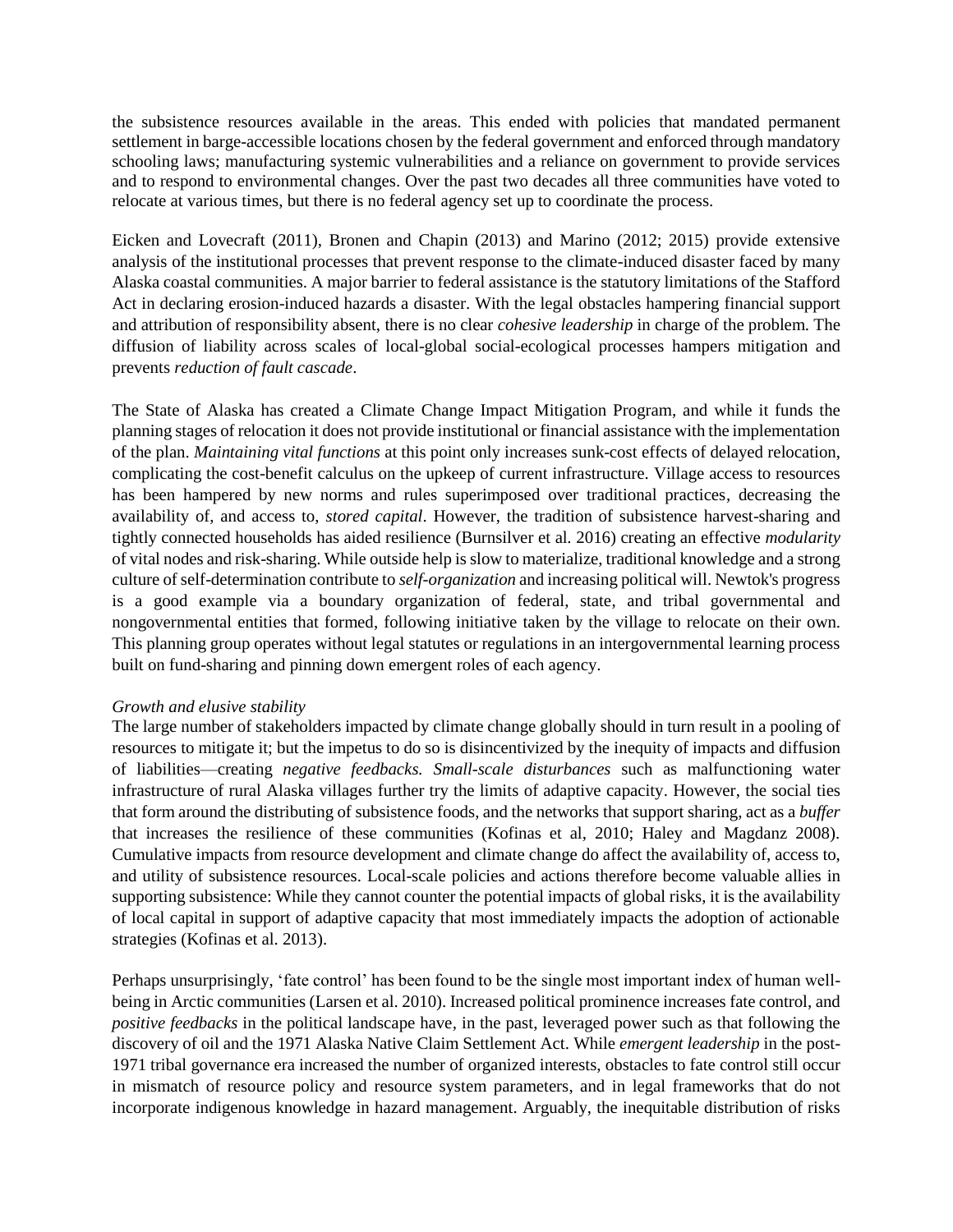from climate change plaguing these communities signals a new wave of post-colonialism: to date, there exists no global liability and compensatory platform for climate impacts. The Warsaw Loss and Damage Mechanism (UNFCCC 2013) is a new, international, mostly technical and diplomatic forum set up for limited assistance of developing countries. Alaska villages, however closely they may resemble villages in developing countries (AFN 2012), do not meet this criterion.

The risk attribution framework (Huggel et al. 2013, 2015) shows promise in establishing liability and compensation based on dynamic analyses of risks over time and space. Large-scale science and local, indigenous knowledge can, and should, partner on this issue and enhance *bilateral information flows* on risks and impacts*.* Coastal communities have shown great *adaptive capacity* over the years, but cross-scale interactions with state and federal systems of governance have created vulnerabilities, the magnitude of which are not currently reflected in current disaster legislation.

## *The learning model: disordered chronotope*

Climate change drivers scale far and wide both spatially and temporally, fracturing the chronotope between cause and effect, agents of change, and consumers of the impacts. This creates a mismatch between management and problem scale across levels of jurisdictions. We at once benefit from the compression of space-time (Harvey 1989, 260), thanks to, for example, modern communication methods; and are paralyzed by its systemic vulnerabilities for which our institutions cannot facilitate solutions. Assumptions of space and time behind questions to ask, areas to investigate, and explanations to formulate no longer scale across the panarchy. This chasm in the reciprocity of levels of social and ecological components hampers learning. Local disasters need global solutions, while a global solution is hostage to divergent local interests. The legacy of past gains is set to drive the losses of the future, threatening the social-ecological system with dissolution.

Slow-moving disasters leave a window of opportunity to prepare, strategize and mitigate but at the same time may create the perception of lack of urgency. It can be difficult to identify the critical threshold between crisis and disaster and to invoke pertinent legislation and response. Revolt may scale awareness of collapse upward in the panarchy, but adapting to impacts is often more feasible than achieving political and technical solution to source of problems. For local risk sources, lasting solutions are possible under learning-based, adaptive institutions. Transformative change is possible if political and economic interests align due to post-disaster pressures (forward-looking risk calculation and development: how to increase resilience), and if preparedness drills are built on **what could happen** as opposed to what can be handled with current capacity. Science is essential in connecting risks across scales of jurisdictions.

# **3.5 Summary findings**

There are tradeoffs between taking the time to deliberate on what steps to take and having to act immediately using already available tools and techniques (Birkland 2006). Dekker and Hansen (2004) explain how public scrutiny may help or inhibit organizational learning in the public sector, noting that "public bureaucracies are challenged by an arduous paradox: the need for learning is regarded highest under circumstances in which it is most difficult to achieve" (211). In other words, a focusing event in which political scrutiny is brought to bear on organizational performance can present opportunities for learning and change as well as threaten the capacity of an organization to change. Real change in these types of situations occurs through a re-questioning of the values and beliefs that led to the failure of the system in the first place, followed by an adapted set of criteria to assess organizational activities —a type of doubleloop learning. Such internal reflection is difficult and risky as it threatens power structures: deep reflective learning is threatened by after-the-event evaluation activities that may be loaded with political conflict over location of blame and agency responsibility; myriad turf battles among administrators, political officials, and policy communities; or even confusion as to what sorts of goals an agency really promotes. For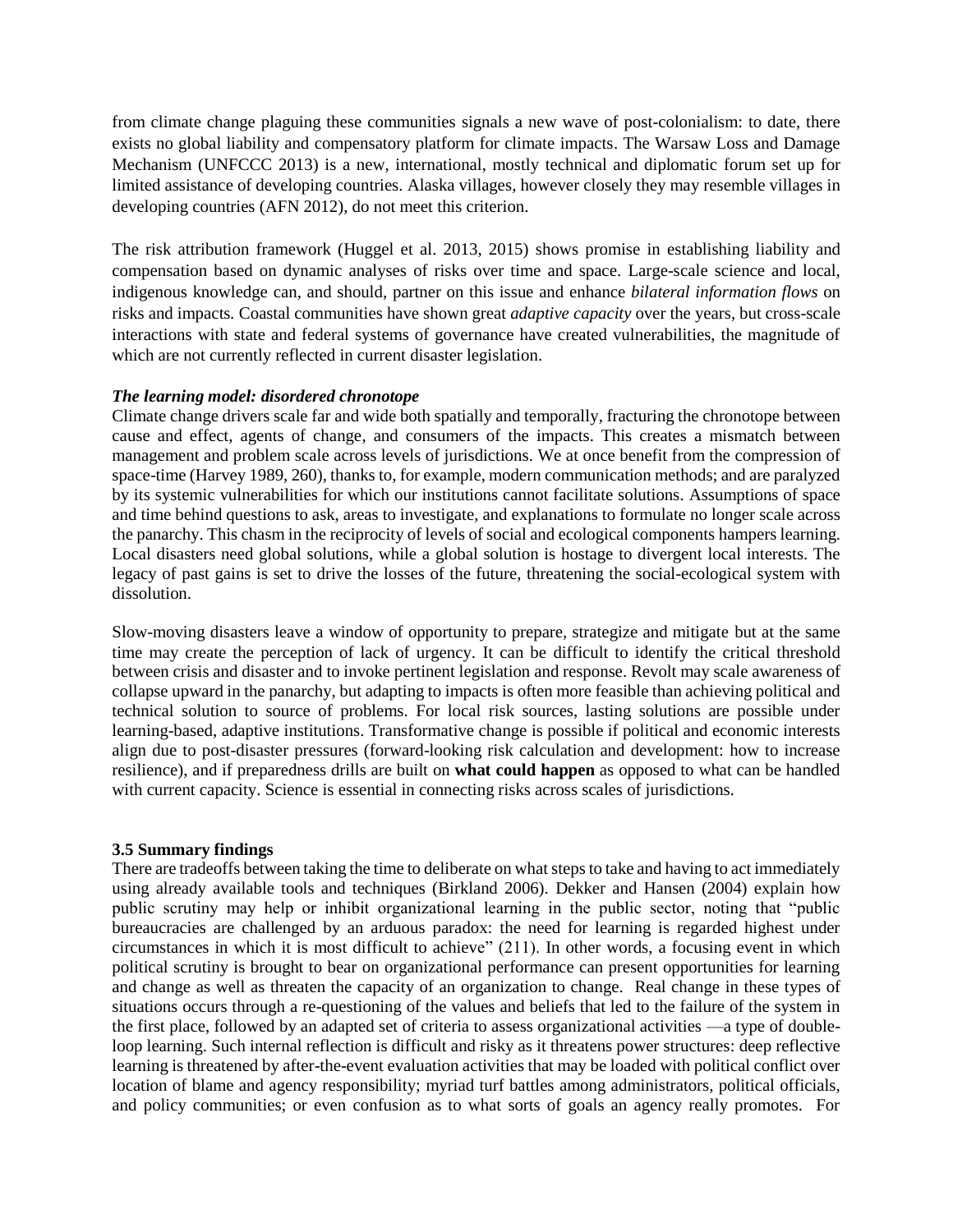example, the paralysis of government in the aftermath of hurricane Katrina demonstrated how "seeking culprits makes bad politics" and political scrutiny never came to bear on the underlying causes of the disaster, such as crumbling infrastructure and lack of social protections for the poor (Young 2006, 41).

Focusing events can create the required political capacity to act, but usually too late. This is where boundary and bridging organizations can be helpful to promote change where traditional processes have failed. Functionally, these types of organizations play an important system role because they serve as a conduit for established organizations and institutions to re-negotiate and align their end goals collaboratively. This creates an adaptive learning environment and double-loop learning that can help avoid system collapse, creating an alternative path from the growth to the renewal phase of the adaptive cycle without having to pass through a full release. We see this occurring in the relocation efforts of the Newtok Planning Group in Alaska.

The global community of nation states is collectively rich in resources to manage disasters. Total climate and ecosystem regime shifts provide impetus for mass collaboration, however for now, the most severely impacted populations, in terms of demographic scale, are small. This, in addition to (1) cultural differences, (2) competing economic interests, and (3) scale and level assumptions hamper response. Traditional transnational politics alone cannot yield the antidote to modern global risks. Strategic global capital and a global civil society are also needed to transcend uncertainty and conflict (Beck 2005). Participatory risk assessment, risk attribution science, and scenarios planning are promising tools to assist with futures planning (Blair 2017).

# **4. CONCLUSIONS**

Disaster governance and relevant research work at different scales. Researchers often study regional and global biophysical processes while their results are applied at much lower (national and below) scales of policy. Climate change and seismic processes are examples where there is a scale mismatch between what is known and what is being managed. There is also a plurality of scale-related interests (Cash et al. 2006). For example, in the realm of climate change policy the foci at local levels may be on sea ice process changes and related hazards, while on the global levels there is greater emphasis on armed conflict, mass migration, economic development and food security. Identifying shared meanings over risks that threaten community sustainability at multiple levels; and finding overlapping interests between scales of governance are crucial to global sustainability. Such is the case in northern Alaska, where food security concerns at the global level are leveraged to build knowledge on physical processes impacting local level subsistence practices.

This mismatch of scale can occur on a temporal scale as well, as can be seen in the oil spill example, where the disaster impacts long outlived political election cycles and any policy change that followed. This was a disaster that collapsed the slow-moving ecological system whose transition to growth and stability has been arduous. Twenty-five years of research since Exxon Valdez has illuminated the long-term effects and chronic damage of the spill (Esler et al. 2015) despite extensive institutional and policy change and rehabilitation efforts.

While complex problems, surprises and crises test the thresholds and adaptive capacity of a system, they can also provide the potential for creativity and learning (Gunderson 2003). This learning can take on a variety of forms. Our case studies show that with rapid onset disasters there is a tendency for single-loop learning that can drive quick action by accessing established methods and tools without qualitatively increasing adaptive capacity, especially in cases where recovery happens quickly. There is, however, a greater likelihood of reevaluation of assumptions and norms in disasters with long-lasting impacts. The role of the Newtok Planning Group in responding to local impacts of climate change, illustrates how extraordinary-term impact disasters can promote to double-loop learning by allowing time for bridging organizations to form.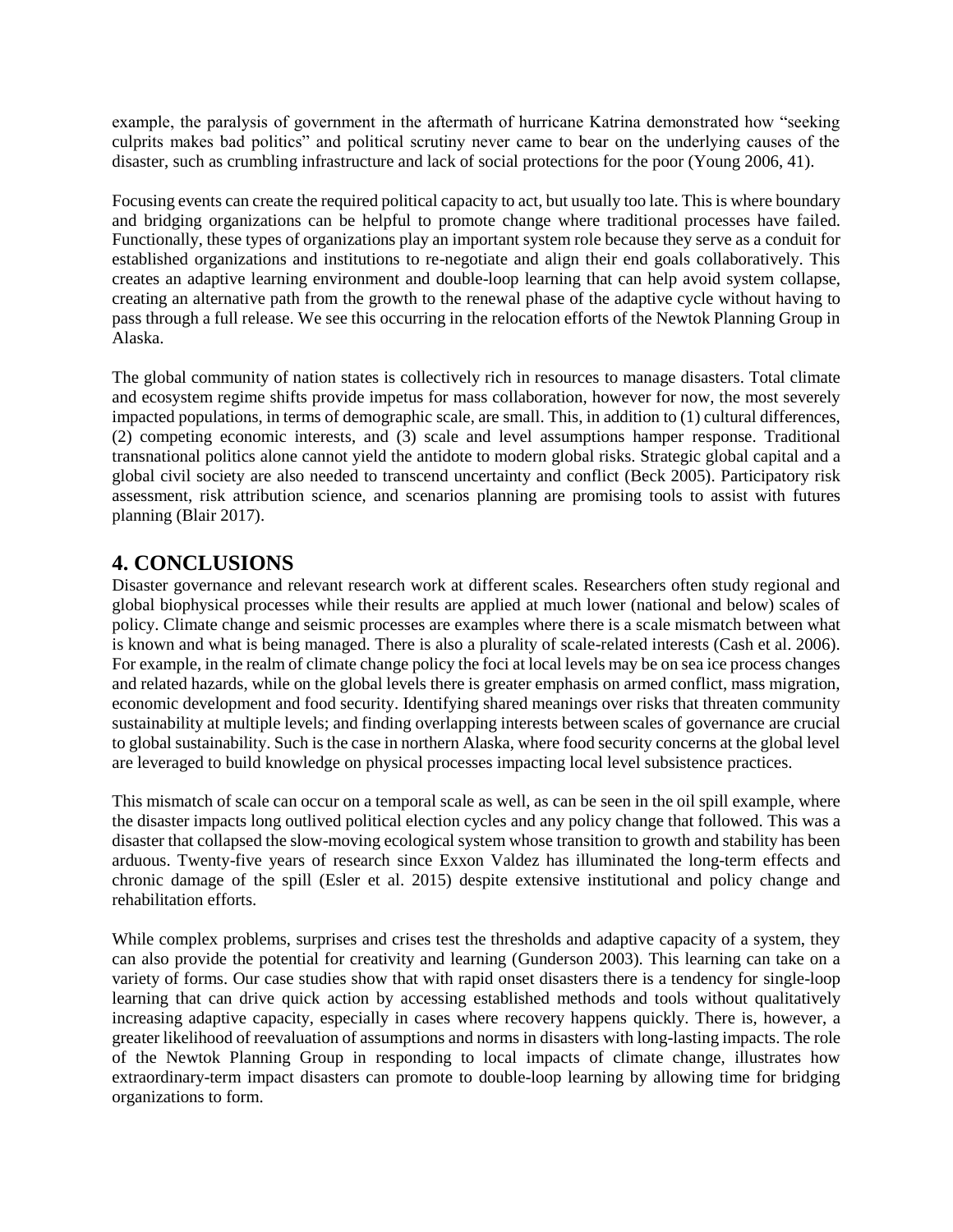One factor that may promote constructive change following collapse is the identification of perverse subsidies that inhibit change (Holling 2003). In the US context, for example, this could mean reforming the threshold for federal disaster aid as well as the flood insurance program to incentivize safer building codes and to discourage the risky behaviors of developers and homeowners. Long term planning must aim to prepare for anything that may come via multi-scalar, competitive innovation, and adaptive management structures moving in unplanned directions (based on the evolution of perspectives, resources and needs) instead of a single pre-planned vision. To this end, all levels of the panarchy must take what Beck (2005) called the "quantum leap" towards a cosmopolitan system where a global civil society creates its sustainable futures.

## **Acknowledgments**

The authors would like to thank Sharman Haley and Hajo Eicken for their valuable suggestions and advice in the preparation of this contribution.

# **REFERENCES**

Adger, W. N. (2006). Vulnerability. *Global environmental change*, *16*(3), 268-281.

AFN –Alaska Federation of Natives. 2012. Alaska Energy Brief. [online] URL: http://www.nativefederation.org/wp-content/uploads/2012/10/2012-afn-cap-alaska-day-brief.pdf

AOSC -Alaska Oil Spill Commission (1990). Final Report. [URL]http://www.evostc.state.ak.us/index.cfm?FA=facts.details

Argyris, C. 1976. Single-Loop and Double-Loop Models in Research on Decision Making. Administrative Science Quarterly. Vol. 21, No. 3 (Sep., 1976), pp. 363-375

Argyris, C. 2004. Chapter in Jaap Boonstra edited volume Dynamics of organizational change and learning. Chapter 18 "Double-loop learning and organizational change." The press is Wiley. pages 389-402

Bakhtin, M. M. (1981). The dialogic imagination: Four essays by MM Bakhtin (M. Holquist, Ed.; C. Emerson & M. Holquist, Trans.).

Bankoff, G., & Hilhorst, D. (2009). The politics of risk in the Philippines: comparing state and NGO perceptions of disaster management. *Disasters*,*33*(4), 686-704.

Beck, U. (2005). *Power in the Global Age: A New Global Political Economy*. Cambridge, U.K.: Polity.

Berkes, F., and C. Folke, editors. 1998. Linking sociological and ecological systems: management practices and social mechanisms for building resilience. Cambridge University Press, New York, New York, USA.

Birkland, T. A. (2006). *Lessons of disaster: Policy change after catastrophic events*. Georgetown University Press.

Birkland, T. A., & DeYoung, S. E. (2011). Emergency response, doctrinal confusion, and federalism in the Deepwater Horizon oil spill. *Publius: The Journal of Federalism*, *41*(3), 471-493.

Blair, B. (*forthcoming* 2017). *The Risk Management Chronotope: Negotiating Transformations, Risks and Resilience Across Scales of Governance*. (Doctoral Dissertation). University of Alaska Fairbanks.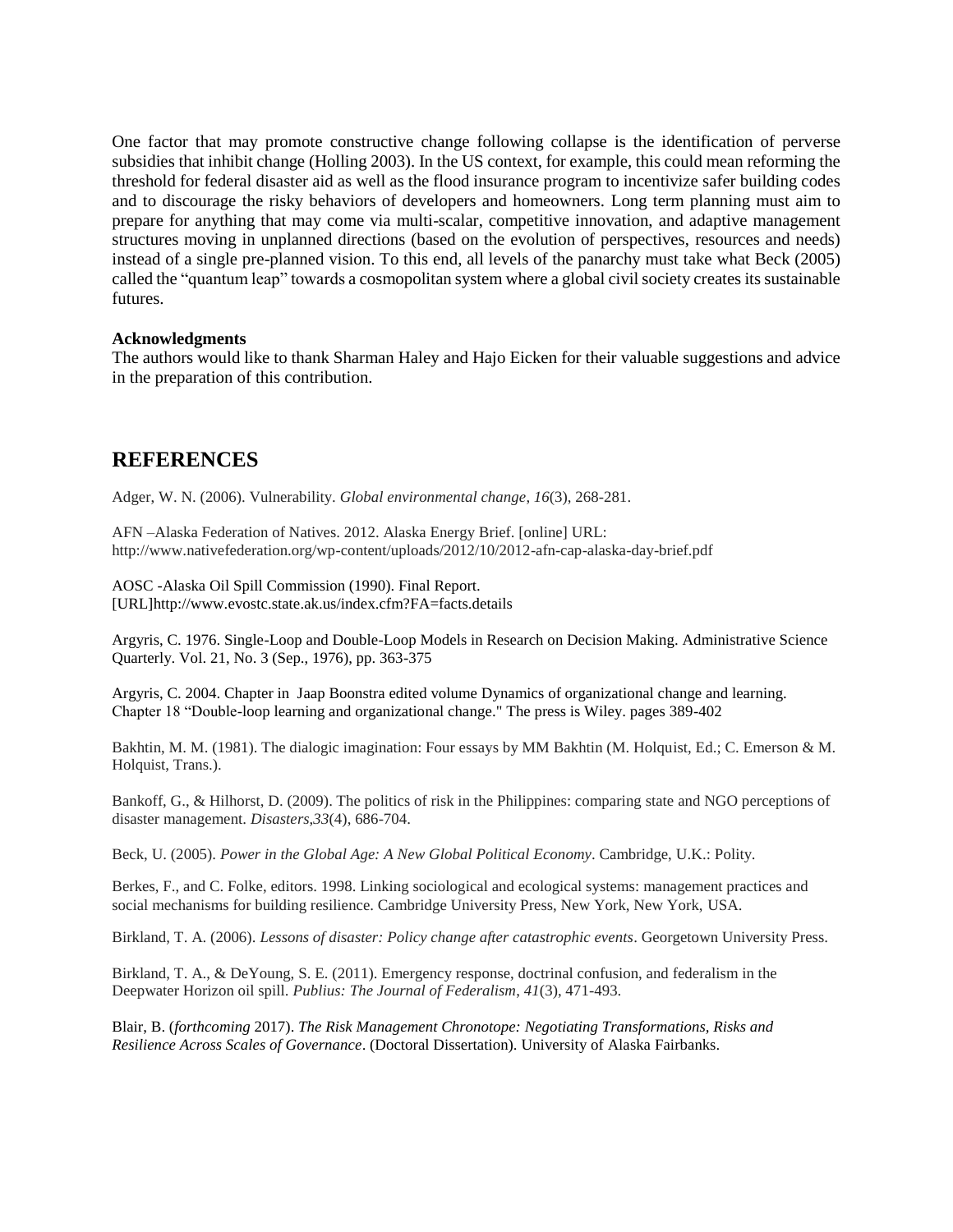BOEMRE-Bureau of Ocean Energy Management, Regulation and Enforcement (2011). Report Regarding the Causes of the April 20, 2010 Macondo Well Blowout.

[URL[\]https://www.bsee.gov/sites/bsee.gov/files/reports/blowout-prevention/dwhfinaldoi-volumeii.pdf](https://www.bsee.gov/sites/bsee.gov/files/reports/blowout-prevention/dwhfinaldoi-volumeii.pdf)

Bronen, Robin, and F. Stuart Chapin. "Adaptive governance and institutional strategies for climate-induced community relocations in Alaska."*Proceedings of the National Academy of Sciences* 110, no. 23 (2013): 9320-9325.

BurnSilver, S., Magdanz, J., Stotts, R., Berman, M., & Kofinas, G. (2016). Are Mixed Economies Persistent or Transitional? Evidence Using Social Networks from Arctic Alaska. American Anthropologist.

Busenberg, George. 2001. Learning in Organizations and Public Policy. Journal of Public Policy. 21 (2), 173-189.

Busenberg, George. 2004. Adaptive Policy Design for the Management of Wildfire Hazards. The American Behavioral Scientist. 48 (3) 314-326

Carpenter, S. R., & Brock, W. A. (2008). Adaptive capacity and traps. *Ecology and society*, *13*(2), 40.

Cash, D. W., Adger, W. N., Berkes, F., Garden, P., Lebel, L., Olsson, P., Pritchard, L. & Young, O. (2006). Scale and cross-scale dynamics: governance and information in a multilevel world. *Ecology and society,* 11(2), 8.

Coppola, D. P. (2011). Introduction to International Disaster Management, Second Edition. Butterworth-Heinemann.

Dekker, S., & Hansén, D. (2004). Learning under pressure: The effects of politicization on organizational learning in public bureaucracies. *Journal of public administration research and theory*, *14*(2), 211-230.

Eicken and Lovecraft (2011) "Planning for Northern Futures: Lessons from Social Ecological Change in the Alaska Region." *In* Lovecraft, A., and Eicken, H. (Eds.) *North by 2020: Perspectives on Alaska's Changing Social-Ecological Systems.* 681-

Esler, D., Ballachey, B., Carls, M., Lindeberg, M. 2015. Chapter 5: Lingering Oil Monitoring. In Neher, T.H., Ballachey, B., Hoffman, K., Holderied, K., Hopcroft, R., Lindeberg, M., McCammon, M., & Weingartner, T. (Eds.) (2015). *Quantifying Temporal and Spatial Ecosystem Variability Across the Northern Gulf of Alaska to Understand Mechanisms of Change: Science Synthesis Report for the Gulf Watch Alaska Program.* p. 5-1**--**5-17. [URL] [http://www.evostc.state.ak.us/Store/ScienceSynthesisReports/10-12-](http://www.evostc.state.ak.us/Store/ScienceSynthesisReports/10-12-2015_LTM_Gulf_Watch_Draft_Final_Synthesis.pdf) 2015 LTM Gulf Watch Draft Final Synthesis.pdf

EVOSTC- Exxon Valdez Oil Spill Trustee Council. (2014) *Exxon Valdez Oil Spill Restoration Plan 2014 Update Injured Resources and Services*. [URL] http://www.evostc.state.ak.us/static/PDFs/2014IRSUpdate.pdf

Fath, B. D., Dean, C. A., & Katzmair, H. (2015). Navigating the adaptive cycle: an approach to managing the resilience of social systems. *Ecology and Society*, *20*(2), 24.

Gaillard, J. C., Liamzon, C. C., & Villanueva, J. D. (2007). 'Natural'disaster? A retrospect into the causes of the late-2004 typhoon disaster in Eastern Luzon, Philippines. *Environmental Hazards*, *7*(4), 257-270.

GAO –U.S. Government Accountability Office. (2009) Alaska Native Villages: Limited Progress Has Been Made on Relocating Villages Threatened by Flooding and Erosion [URL] http://www.gao.gov/new.items/d09551.pdf

Glasby, T. M., & Underwood, A. J. (1996). Sampling to differentiate between pulse and press perturbations. Environmental Monitoring and Assessment, 42(3), 241-252.

Gocotano, A., Geroy, L. S., Alcido, M. R., Dorotan, M. M., Balboa, G., & Hall, J. L. (2015). Is the response over? The transition from response to recovery in the health sector post-Haiyan. *Western Pacific surveillance and response journal: WPSAR*, *6*(Suppl 1), 5.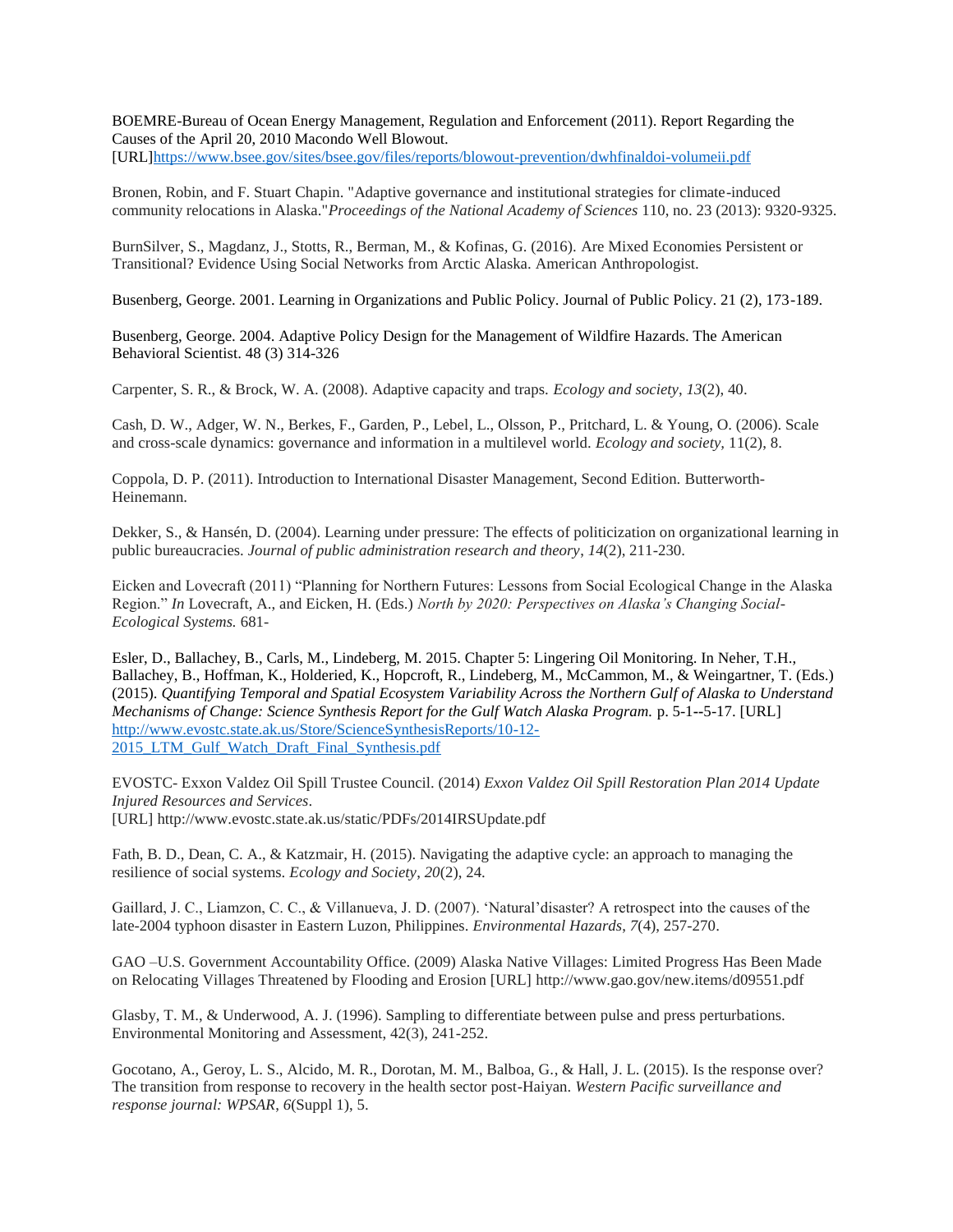Gunderson, L. H. (2003). Adaptive dancing: interactions between social resilience and ecological crises. In Berkes, F., Colding, J., & Folke, C. (eds) *Navigating social-ecological systems: Building resilience for complexity and change*, 33-52.

Gunderson, L. H., Holling, C. S. (eds) (2002). *Panarchy: Understanding transformations in human and natural systems*. Island Press.

Harvey, D. (1989). The Condition of Postmodernity: An Enquiry into the Origins of Social Change. Cambridge, MA: Blackwell.

Holling, C. S. (1973). Resilience and stability of ecological systems. *Annual review of ecology and systematics*, 1- 23.

Holling, C. S. (2001). Understanding the complexity of economic, ecological, and social systems. *Ecosystems* 4(5):390-405

Holling, C. S. (2003). Foreword: The backloop to sustainability. Navigating social-ecological systems. *In* Berkes, F., Colding, J. and Folke, C. (eds.) *Navigating Social-Ecological Systems: Building Resilience for Complexity and Change*, xv-xxi. Cambridge University Press.

Haley, S., & Magdanz, J. (2008). The impact of resource development on social ties: Theory and methods for assessment. *Earth matters: Indigenous peoples, the extractive industries and corporate social responsibility. Sheffield, United Kingdom: Greenleaf Publishing*, *24*, 41.

Huggel, C., Stone, D., Auffhammer, M., & Hansen, G. (2013). Loss and damage attribution. *Nature Climate Change*, *3*(8), 694-696.

Huggel, C., Stone, D., Eicken, H., & Hansen, G. (2015). Potential and limitations of the attribution of climate change impacts for informing loss and damage discussions and policies. Climatic Change, 133(3), 453-467.

Kofinas, G., Clark, D., Hovelsrud, G. 2013. Adaptive and Transformative Capacity. *In Arctic Resilience Interim Report 2013.* Pp. 73-93. Stockholm Environment Institute and Stockholm Resilience Centre, Stockholm.

Kofinas, G. P., Chapin, F. S., BurnSilver, S., Schmidt, J. I., Fresco, N. L., Kielland, K., ... & Rupp, T. S. 2010. Resilience of Athabascan subsistence systems to interior Alaska's changing climate This article is one of a selection of papers from The Dynamics of Change in Alaska's Boreal Forests: Resilience and Vulnerability in Response to Climate Warming. Canadian Journal of Forest Research, 40(7), 1347-1359.

Nymand Larsen, J., Fondahl, G., & Schweitzer, P. (2010). Arctic social indicators: a follow-up to the Arctic Human Development Report. Nordic Council of Ministers. [URL] https://oaarchive.arctic-council.org/handle/11374/39

Mahler, Julianne. 1997. Influences of Organizational Culture on Learning in Public Agencies. Journal of Public Administration Research and Theory, 7 (4) 519-540.

Marino, E. (2012). The long history of environmental migration: Assessing vulnerability construction and obstacles to successful relocation in Shishmaref, Alaska. *Global environmental change*, *22*(2), 374-381.

Marino, Elizabeth. *Fierce Climate, Sacred Ground: An Ethnography of Climate Change in Shishmaref, Alaska*. University of Alaska Press, 2015.

Martinson, E. (May 31, 2016). "Alaska lags far behind the West Coast's earthquake warning systems." Alaska Dispatch News. [URL[\]http://www.adn.com/alaska-news/article/can-alaska-catch-japan-earthquake](http://www.adn.com/alaska-news/article/can-alaska-catch-japan-earthquake-preparedness/2016/02/07/)[preparedness/2016/02/07/](http://www.adn.com/alaska-news/article/can-alaska-catch-japan-earthquake-preparedness/2016/02/07/)